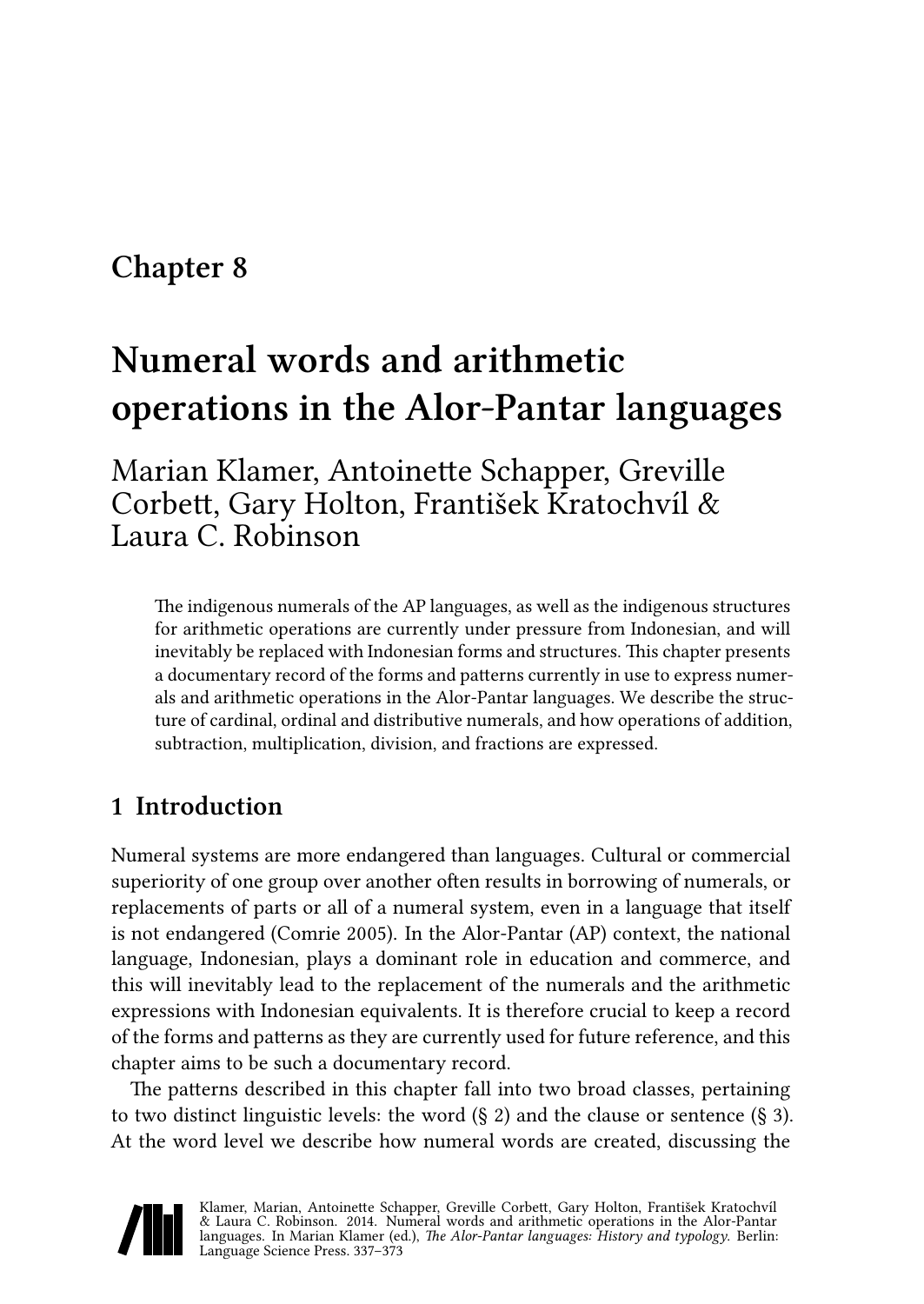structure of cardinals  $(\S$  [2.1\)](#page-1-1), ordinals  $(\S$  [2.2](#page-4-0)) and distributives  $(\S$  [2.3](#page-8-0)). At the clause and sentence level, we describe the constructions that contain numerals and function to express the arithmetic of addition [\(3.1\)](#page-13-1), subtraction (§ [3.2\)](#page-14-0), mul-tiplication (§ [3.3\)](#page-15-0), division (§ [3.4](#page-16-0)), and fractions (§ [3.5\)](#page-17-0). § [4](#page-20-0) presents a summary and conclusions.

Details on the data on which this chapter is based are given in the Sources section at the end of this chapter. Adang, Blagar, Kamang and Abui are each very diverse internally. The data presented in this chapter are from the Dolap dialect of Blagar, the Takailubui dialect of Kamang, the Lawahing dialect of Adang, and the Takalelang dialect of Abui. These dialect names refer to the place where the variety is spoken.

## <span id="page-1-0"></span>**2 Operations to create numeral words**

Most of the cardinals in AP languages are historically morphologically complex forms. Within and across the languages we find variation in choice of numeral base, the type of operations invoked for the interpretation of the composite elements, and the ways in which these operations are expressed (§ [2.1\)](#page-1-1). Ordinals in AP languages are possessive constructions that are derived from cardinals, where the ordered entity is the grammatical possessor of the cardinal (§ [2.2](#page-4-0)). Distributive numerals in AP languages are also derived from the cardinal, by reduplicating it partially or fully. When the cardinal contains more than one morpheme, generally only the right-most formative is reduplicated (section [2.3.3\)](#page-11-0). In all cases, the numeral words follow the noun they quantify. Cardinals may be preceded by a classifier, if the language has them.

#### <span id="page-1-1"></span>**2.1 Cardinal numerals**

By cardinal numerals, we understand the set of numerals used in attributive quantification of nouns (e.g., 'three dogs'). In enumeration, the numeral follows the noun in all AP languages (N NUM), as in Teiwa *yaf haraq* 'house two' > 'two houses'. If a language uses a sortal or mensural classifier, the classifier occurs between the noun and the numeral (N CLF NUM). The same cardinals that are used in enumeration are also used for non-referential counting (*one, two, three, four, five, etc.*), and all the AP languages use the same numeral forms to count small animates (ants, flies, bees, or house lizards), large animates (children, dogs, or pigs), and inanimates (houses, rocks, stars, or coconut trees).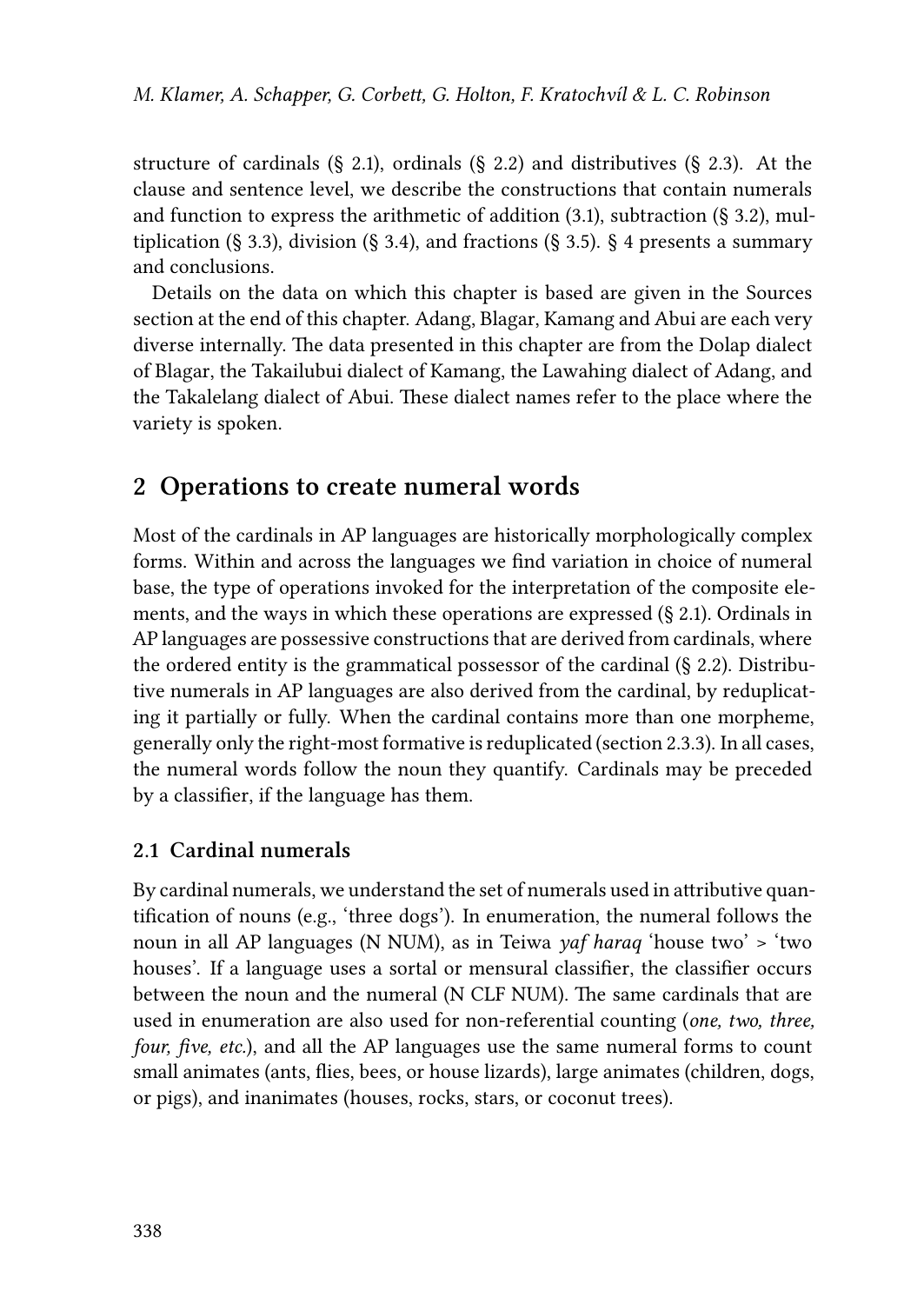<span id="page-2-0"></span>

| Cardinal | Analysis       | Teiwa     | Kula            |
|----------|----------------|-----------|-----------------|
| 1        | 1              | nuk       | sona            |
| 2        | 2              | (ha)raq   | yakwu           |
| 3        | 3              | yerig     | tи              |
| 4        | 4              | $u$ t     | arasiku         |
| 5        | 5              | yusan     | yawatena        |
| 6        | 5 <sub>1</sub> |           | yawaten sona    |
| 6        | 6              | tiaam     |                 |
| 7        | 52             | yes raq   | yawaten yakwu   |
| 8        | 53             | yes nerig | yawaten tu      |
| 9        | 54             | yes na'ut | yawaten arasiku |

Table 1: 'One' through 'nine' in Teiwa (Pantar) and Kula (East Alor)

In all the AP languages we surveyed, the cardinal numbers 'one' to 'five' are morphologically simple forms, as illustrated in Table [1](#page-2-0). The composition of 'six' varies. Most of the AP languages have a monomorphemic 'six', an example is Teiwa *tiaam*. Bi-morphemic forms for 'six' are composed of (reflexes) of 'five' and 'one', e.g., Kula *yawaten sona*. The cardinals 'seven' and higher consist of minimally two formatives in all AP languages. Often, these forms involve reflexes of 'five', 'one', 'two', 'three' and 'four', as illustrated in Table [1](#page-2-0), though other patterns are also attested([Schapper & Klamer this volume\)](#page-35-1).

From the above it can be inferred that the AP languages have at most six monomorphemic numerals. This number is significantly fewer than the number we find in many European languages. Present-day English, for example, has twelve mono-morphemic cardinal numerals([Von Mengden 2010:](#page-36-0)26).

Both within and across the AP languages we find variation in the way cardinals are composed (cf. [Stump 2010](#page-36-1)). First, in choice of numeral base: in all systems both quinary ('base-five') and decimal ('base-ten') bases are used. Table [1](#page-2-0)includes examples of numerals with a quinary base (*yes* in Teiwa, *yawaten* in Kula). A decimal base is used in numerals 'ten' and above; an illustration is Teiwa *qaar* in *qaar nuk* 'ten' and *qaar raq* 'twenty'.

Second, the type of operations invoked for the interpretation of the morphemes that make up the compound numerals vary between addition (Abui *yeting buti* 'nine'< *yeting* 'five' + *buti* 'four'), subtraction (Adang *tiʔi nu* 'nine' < *tiʔi* (semantically opaque), *nu* 'one' < 'minus one') and multiplication (Western Pantar *ke*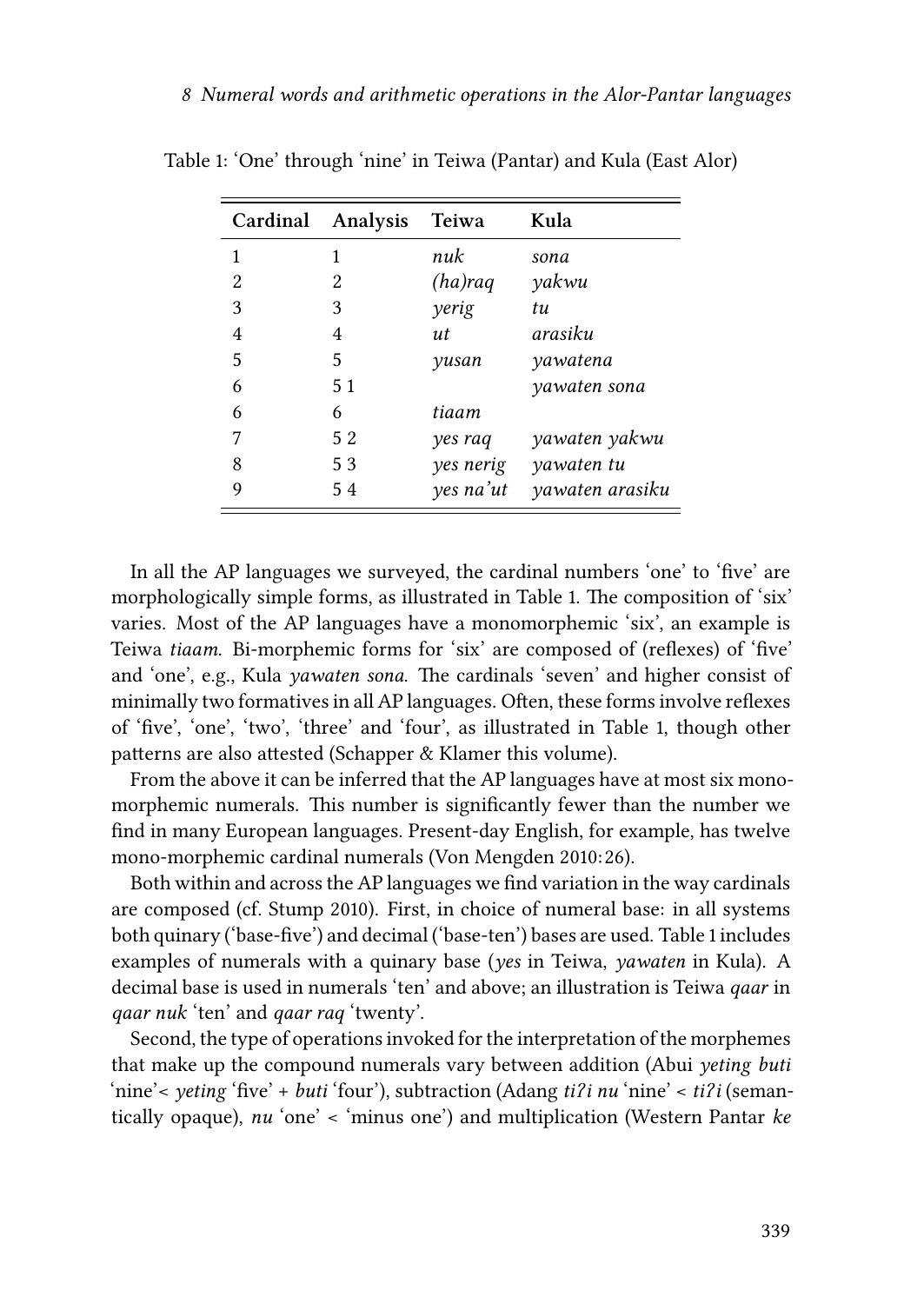*atiga* 'thirty' < *ke* 'ten' x *atiga* 'three'). Of these, subtraction is the least frequent.

Third, different types of operations are involved in the derivation of cardinals: typically they involve simple juxtaposition of bases (e.g., Abui *kar nuku* 'ten' < *kar* 'ten', *nuku* 'one'), but in some cases, a lexeme is added that expresses the operation (e.g., the operator *wal* signifying addition in numerals 11-19, e.g., Abui *kar nuku wal nuku* 'eleven'.

The number compounds in AP languages are all exocentric, that is, they lack a morphological head. In this respect they contrast with nominal compounds, which are typically endocentric (e.g., Teiwa *xam yir* 'milk' < *xam* 'breast', *yir* 'water', where the rightmost element is the head). As both nominal and numeral compounds have stress on their final member, we can analyse both types of compounds as prosodically right-headed across the board in Alor-Pantar.

In the Pantar languages in particular, the synchronic morphological make-up of numeral compounds can be rather obscure. For instance, Teiwa *yesnerig* 'eight' is not a transparent compound of synchronic *yusan* 'five' + *yerig* 'three'. In contrast, the languages of Central and East Alor have more transparent numeral compounds, for instance Abui *yetingsua* 'eight' < *yeting* 'five' + *sua* 'three'. Phonologically, however, in all the languages of the sample discussed here, we can still recognize compound forms because they consist of two stressed phonological words, the second of which has primary stress. (We return to this issue in § [2.3.2](#page-9-0) below.)

We have not attested an AP language with a number word for 'null' or 'zero'. The absence of entities is rather expressed predicatively, using a word meaning '(be)empty', such as Teiwa *hasak* in  $(1)$  $(1)$ . <sup>1</sup> In the Teiwa idioms in  $(1)$ , a subject precedes a nominal predicate that is headed by the place pronoun *i* 'it.(place)', so that absent entities are expressed as "X is (an) empty place(s)", compare  $((1)$  $((1)$  $((1)$  (a-b).

<span id="page-3-0"></span>(1) Teiwa

- a. *Guru* teacher(IND) it.(place) empty'  $\lceil i \rceil$  $[hasak]_{\text{PRED}}$ 'No / zero teachers'
- b. *Yaf* [*i* house it.(place) empty  $[hasak]_{\text{PRED}}$ 'No / zero people'

<sup>&</sup>lt;sup>1</sup> Compare proto-Alor-Pantar \*hasak [\(Holton & Robinson this volume\)](#page-35-2), reflected in Western Pantar *hakkas*, Kaera *isik*, Abui *taka*, Kamang *saka*.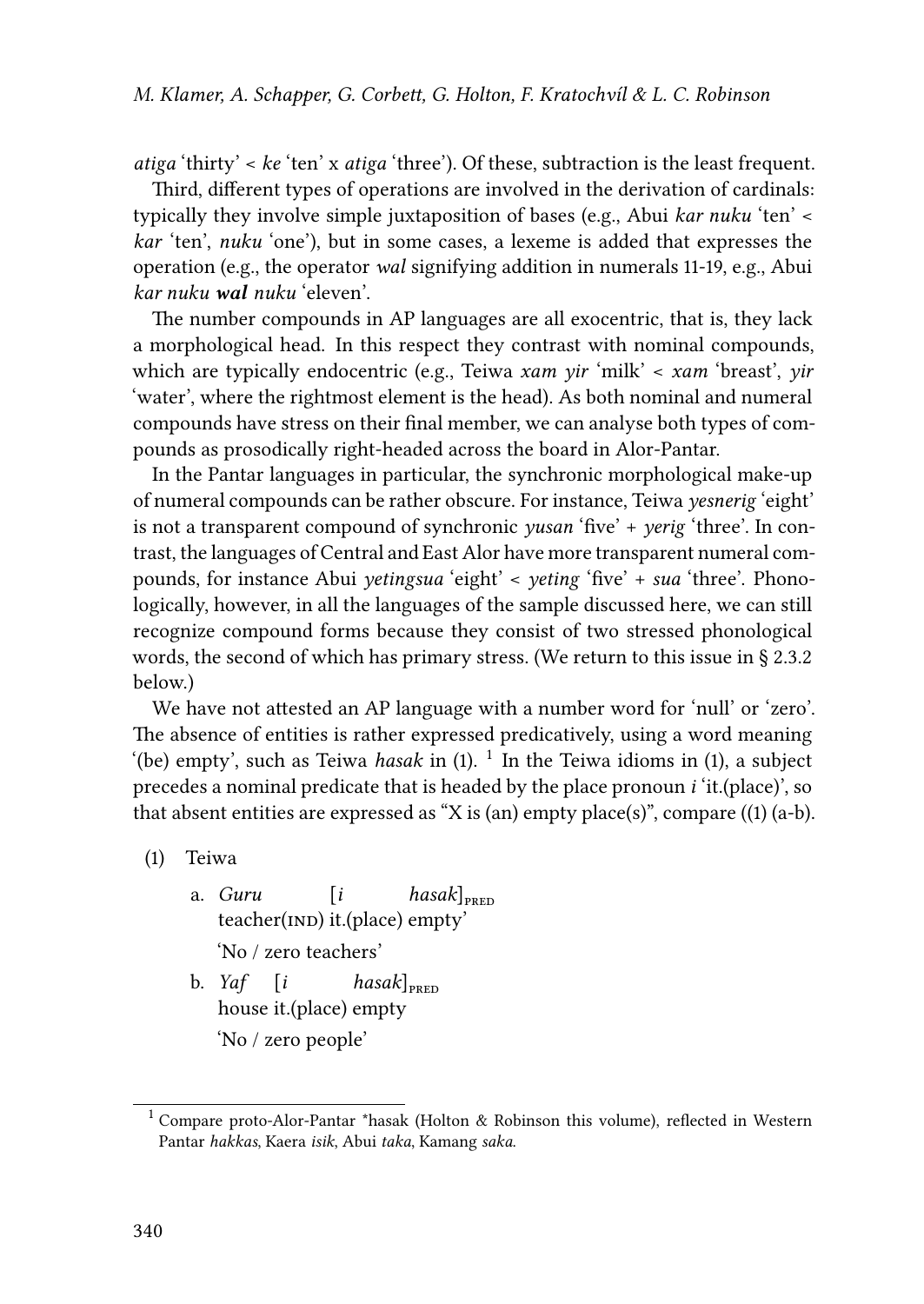In sum, AP languages have up to six morphologically simple cardinals; in all AP languages, the non-borrowed cardinals 'seven' and up are morphologically complex. Most cardinals are compounds, consisting of two or more morphemes in apposition, the second of which gets word stress. The definition of the morphological structure of these compounds varies along three dimensions: the choice of base, the arithmetic operations invoked for the interpretation of the cardinals that make up the numeral, and the ways in which these arithmetic operations are expressed.

#### <span id="page-4-0"></span>**2.2 Ordinal numerals**

Ordinal numerals are words that identify the position that a given member of a set occupies relative to other members of the same set (e.g., 'the third dog'). The main function of ordinal numerals is thus to indicate the position of an entity in an ordered sequence.

All AP languages have distinct forms for cardinal and ordinal numerals, and all of them have ordinal numbers associated with any cardinal from 'two' and above. Ordinals in AP languages are derived from cardinals, which is a crosslinguistically common pattern([Stolz & Veselinova 2013](#page-35-3)). Variation exists only in the expression of 'first', which in some of the languages is unrelated to the numeral 'one', as discussed below.

The derivation of ordinals involves a third person possessive pronoun or prefix at the left periphery of the cardinal numeral. The ordered entity functions grammatically as the possessor of the cardinal number. For example, Kamang *dum yeok* 'child 3.poss-two', lit. 'child its-two' > 'second child'.

Within the ordinal possessive constructions, three areal patterns are discernible. The first pattern is that of the languages of Pantar and the Straits, where the possessive ordinal construction includes an additional element specific for ordinals. The second pattern is found in Central-East Alor, where ordinals are also expressed like possessive constructions, but without including an additional ordinal element. The third pattern is found in Kula and Sawila in East Alor, where the ordinals involve an applicative verb. We discuss the three patterns in turn.

<span id="page-4-1"></span>In the languages of Pantar and the Straits, possessive constructions like those in([2\)](#page-4-1) are the base for ordinal constructions such as those in [\(3\)](#page-5-0), where the elements *maing*, *ma* or *mi* occur between the possessor prefix and the numeral. (Full paradigms of ordinal constructions are presented in the Appendix [A.1.](#page-22-0))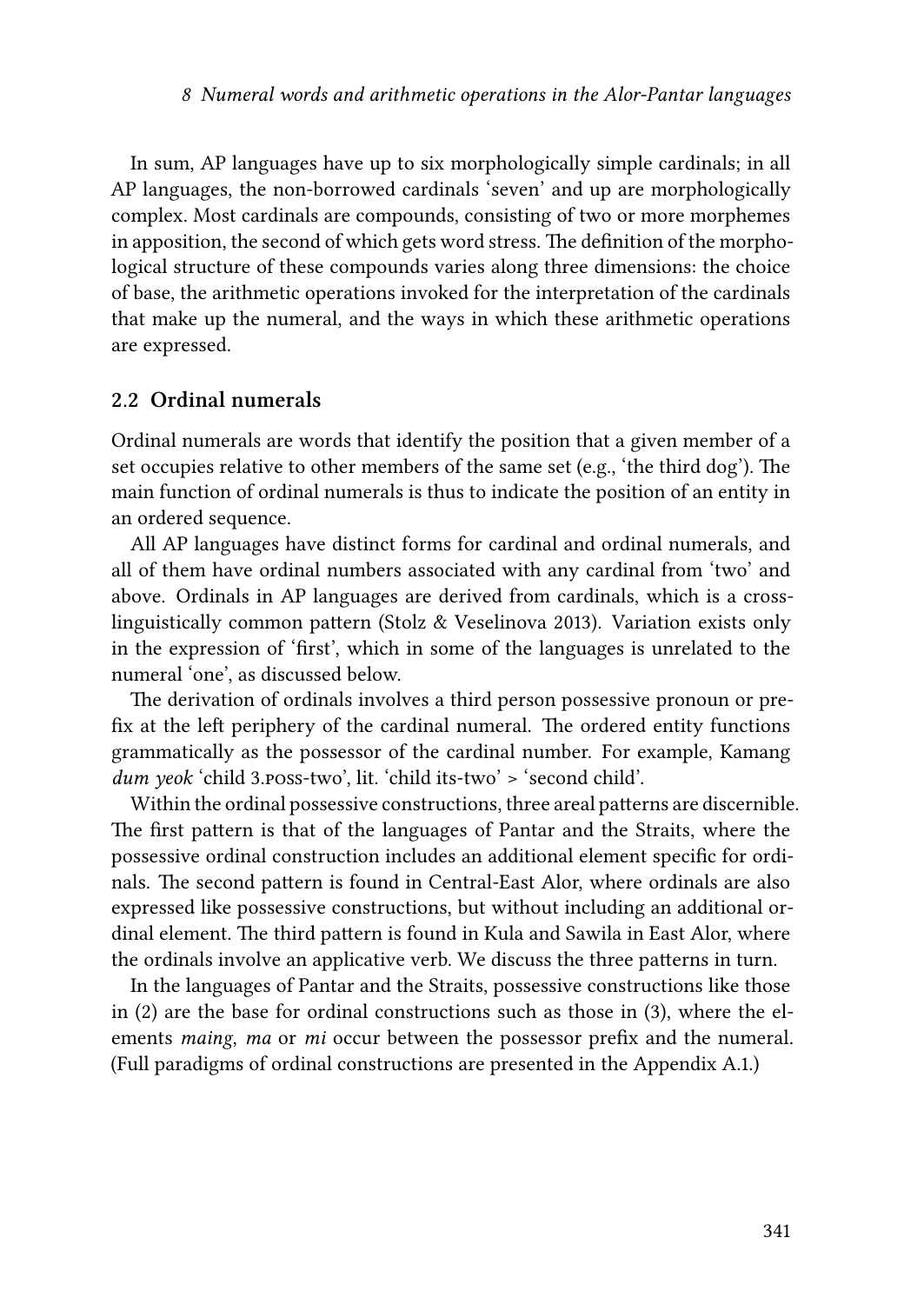(2) W Pantar *aname gai* Teiwa Kaera Blagar Adang *masar gamasik gemehal ʔenami ʔo*man 3.poss house *bla yaf ma hava bang* 'the man's house'

<span id="page-5-0"></span>

| (3) | W Pantar <i>aname gai</i> |               | maing atiga |                             |
|-----|---------------------------|---------------|-------------|-----------------------------|
|     | Teiwa                     | masar ga-     | ma- yerig   |                             |
|     | Kaera                     | masik ge-     | $mi$ - tug  |                             |
|     | Blagar                    | mehal ?e- mi- |             | tue                         |
|     | Adang                     |               |             | nami ?o- mi- towo-mi        |
|     |                           |               |             | man 3. POSS ORD- three -ORD |
|     | 'the third man'           |               |             |                             |

In Western Pantar, the ordinal element is a free form *maing*; in Teiwa, Kaera, Blagar, and Adang it is a bound morpheme (*ma-* or *mi-*). The ordinal elements are formally similar to existing words in the respective languages: Western Pantar *mayang* 'to place', Teiwa *ma* 'come, obl', and Kaera/Blagar/Adang *mi* 'obl'  $({\leq}pAP^*$ mai 'come' and  $*mi$  'be in/on' [Holton & Robinson this volume](#page-35-2)). Synchronically, the semantic and syntactic link between these free forms and the ordinal markers is obscure. It may be that the ordinal morphemes express notions that are (historically) related to notions of placement or location at a particular numeral rank. However, their position preceding the numeral does not parallel the position of verbs and oblique markers, which in AP languages always *follow* their nominal complement. Note however, that the ordinals in Adang involve two identical morphemes: one preceding and one following the numeral. This might reflect an earlier structure where the ordinal marker followed the numeral, paralleling the position of case markers and verbs.

The second areal pattern of ordinal constructions is found in Central-East Alor, where ordinal constructions are also possessive constructions but now without an ordinal element included. Compare the constructions in [\(4](#page-6-0)) and [\(5](#page-6-1)). The basic possessive construction in [\(4\)](#page-6-0) includes a possessor, an alienable possessive prefix and a possessum. In the ordinal constructions in [\(5](#page-6-1)), the ranked entity is the possessor of the numeral indicating the rank.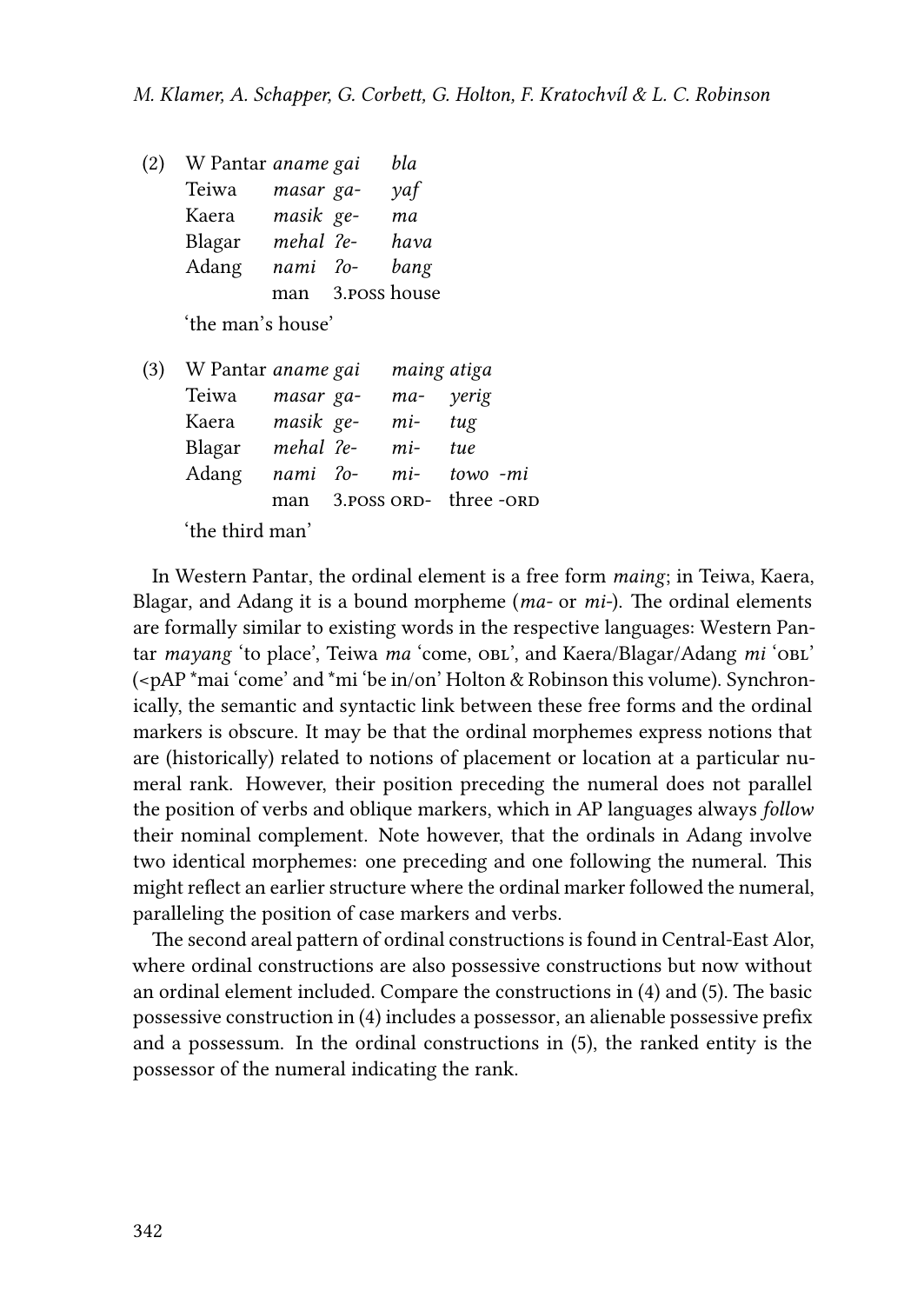- <span id="page-6-0"></span>(4) Nominal possessive construction in Central-East Alor Kamang *lami ge-*Abui *neng he*man 3.poss-house *kadii fala* 'the man's house'
- <span id="page-6-1"></span>(5) Ordinal construction in Central-East Alor Kamang *lami ge-*Abui *neng he*man 3.poss-three *su sua* 'the third man'

In East Alor, ordinal structures that diverge from both these areal patterns are found in Kula and Sawila. Kula (Nick Williams, p.c. 2013) and Sawila ordinals employ applicative verbs involving the cognate prefixes *we-/wii-*, illustrated in [\(6](#page-6-2)) and [\(8\)](#page-6-3). In Kula ordinals this verb combines with a possessive structure,([7](#page-6-4)). In Sawila, possessive constructions are not used in ordinals,([9](#page-6-5)).

- <span id="page-6-2"></span>(6) Kula *wanta gi-we-araasiku* day 3.poss-appl-four 'the fourth day'
- <span id="page-6-4"></span>(7) Kula *Maria gi-skola* Maria 3.poss-school 'Maria's school'
- <span id="page-6-3"></span>(8) Sawila *imyalara wii-tua* man appl-three 'the third man'
- <span id="page-6-5"></span>(9) Sawila *imyalara gi-araasing* man 3.poss-house 'the man's house'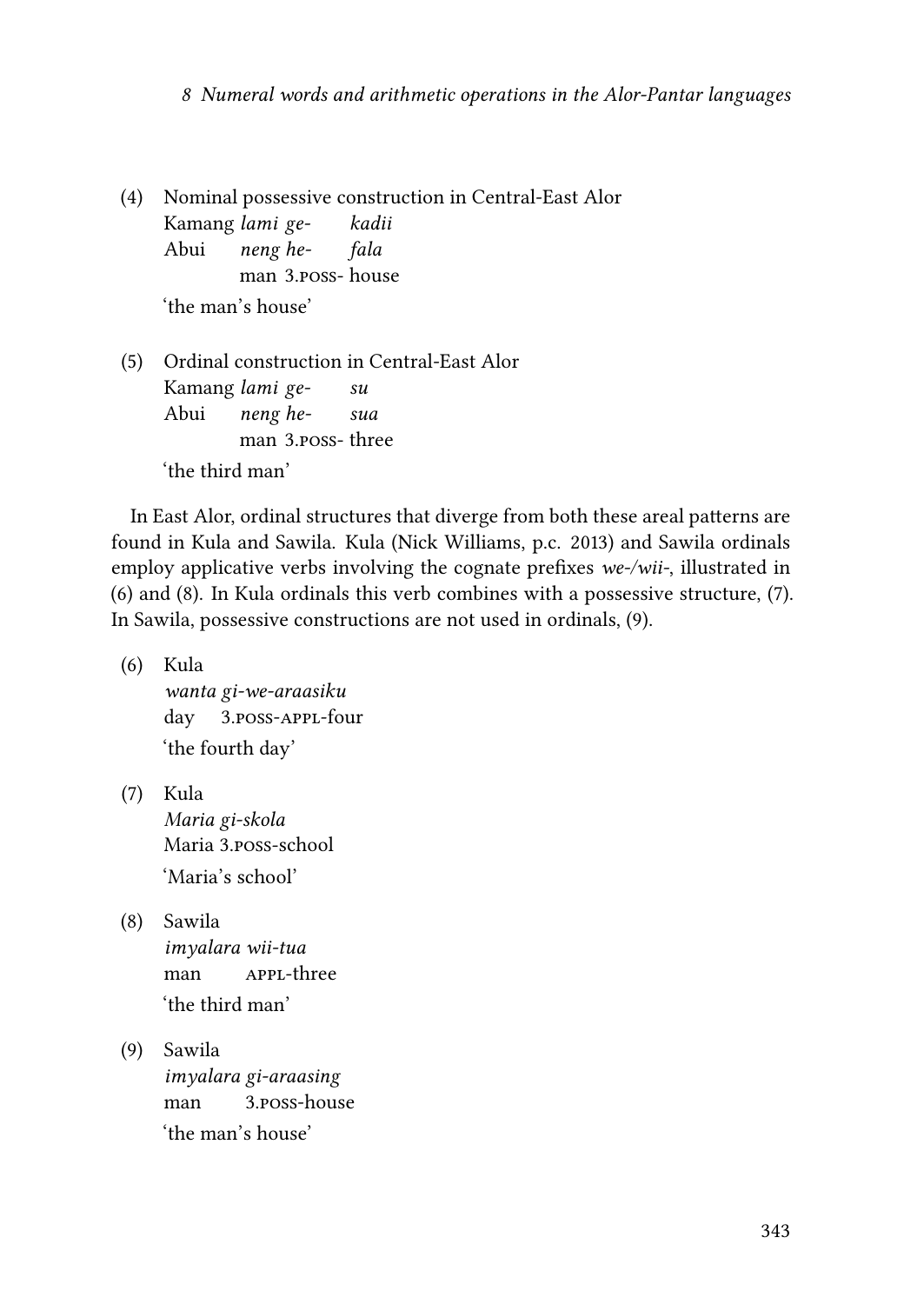In all AP languages, the ordinals for 'second' and higher are regularly derived. There is no limit in the creation of ordinals on the basis of higher, morphologically more complex, cardinals.

Some variation exists, however, in the expression of 'first'. Adang and Kamang form 'first' by the regular process used for 'second' and above. Teiwa and Abui use forms for 'first' that are unrelated to the numeral 'one', compare [\(10](#page-7-0)) (a-b) and [\(11](#page-7-1)) (a-b). In Teiwa, the regular derivation from *nuk* does not exist, [\(10\)](#page-7-0)(b); in Abui, it does exist, but has a different meaning ('the only/single/particular'), [\(11](#page-7-1))(b). Western Pantar has two options to express 'first'. One is to use the regular construction derived from *(a)nuku* 'one', as in [\(12](#page-7-2))(a) while the other option is to use a different root  $ye(12)(b)$  $ye(12)(b)$  $ye(12)(b)$  with an unclear etymology. There is a functional difference between Western Pantar ordinal based on *anuku* which is often used in predicative contexts ('you are the first'), and *ye*, which is preferred in attributive contexts ('my first child').

- <span id="page-7-0"></span>(10) Teiwa
	- a. *uy* person 3.poss-first *ga-xol* 'first person'
	- b. *\*uy* person 3.poss-ord one *ga-ma nuk*
- <span id="page-7-1"></span>(11) Abui
	- a. *ama* person 3.poss-first *he-teitu* 'first person'
	- b. *ama* person 3.poss-one *he-nuku* '(the) only/single person, particular person'

#### <span id="page-7-2"></span>(12) Western Pantar

- a. *aname gai* person 3.poss ord *maing anuku* one
- b. *aname gai* person 3.poss ord *maing ye* one 'first person'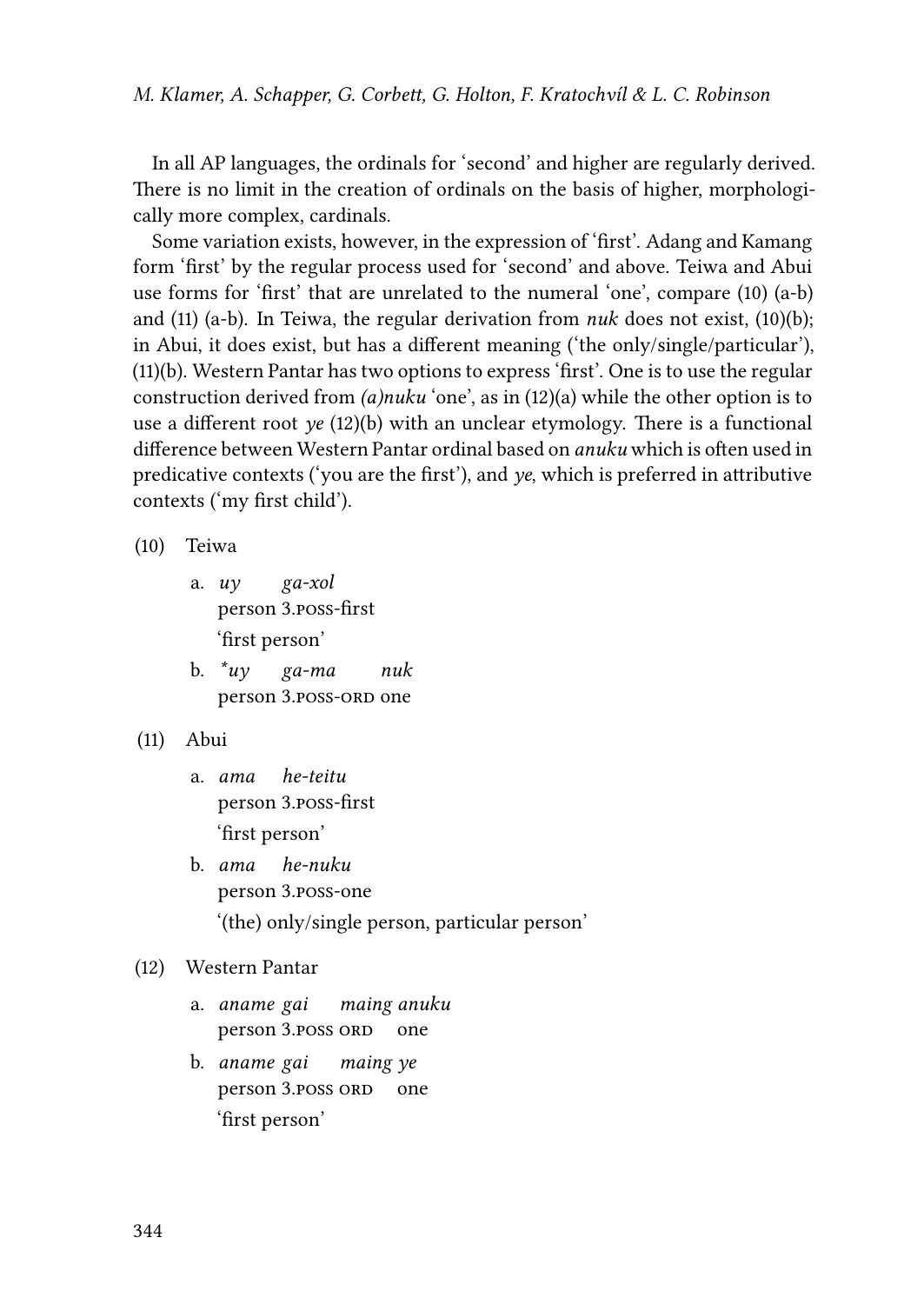In sum, the AP languages regularly derive ordinals from numerals with a possessor morpheme, so that syntactically the ordinal construction is a possessed nominal phrase. Apart from the third person possessor morpheme, which is used across the board, ordinals vary in structure when we go from west to east. In the western languages (Pantar-Straits-West Alor) special morphemes are employed which may be etymologically related to free forms encoding locations, though synchronically, this relation is not transparent. In the eastern languages, ordinals involve an applicative morpheme. At least three of the AP languages have an ordinal 'first' involving a root that is different from the cardinal 'one'. This is in line with the cross-linguistic tendency for languages with ordinals unrelated to cardinals to confine them to the lowest numerals [\(Stolz & Veselinova 2013\)](#page-35-3).

#### <span id="page-8-0"></span>**2.3 Distributive numerals**

#### **2.3.1 Forms and distribution of distributives**

Distributive numerals function to express notions such as 'one by one' or 'in groups of three'. AP languages create distributive numerals by reduplication of the cardinal numeral, or a part of it. Cross-linguistically, reduplication is the most common strategy to form distributives: in about 33% of the 251 languages in Gil's (2013) sample, distributives are created in this way. As Gil points out, the reduplicative strategy is iconically motivated: repeated copies of the cardinal correspond to multiple sets of objects.

Distributive numerals follow the noun or pronoun they modify, as illustrated in([13\)](#page-8-1)-([16](#page-9-1)). Distributives can modify different clausal arguments; for example, an actor subject in [\(13](#page-8-1)) and([14\)](#page-8-2) or a patient object in [\(15](#page-9-2)).

<span id="page-8-1"></span>(13) Teiwa

*Iman nuk∼nuk aria-n.* 3PL RDP~one arrive-REAL 'They arrived one by one.'

<span id="page-8-2"></span>(14) Abui

*Ama* person RDP∼thousand come.down.con⊤ TOP land sPEC *rifi∼rifi sei hel buku nu he-waalri.* 3.loc-gather.in.compl 'People came in thousands to that place.'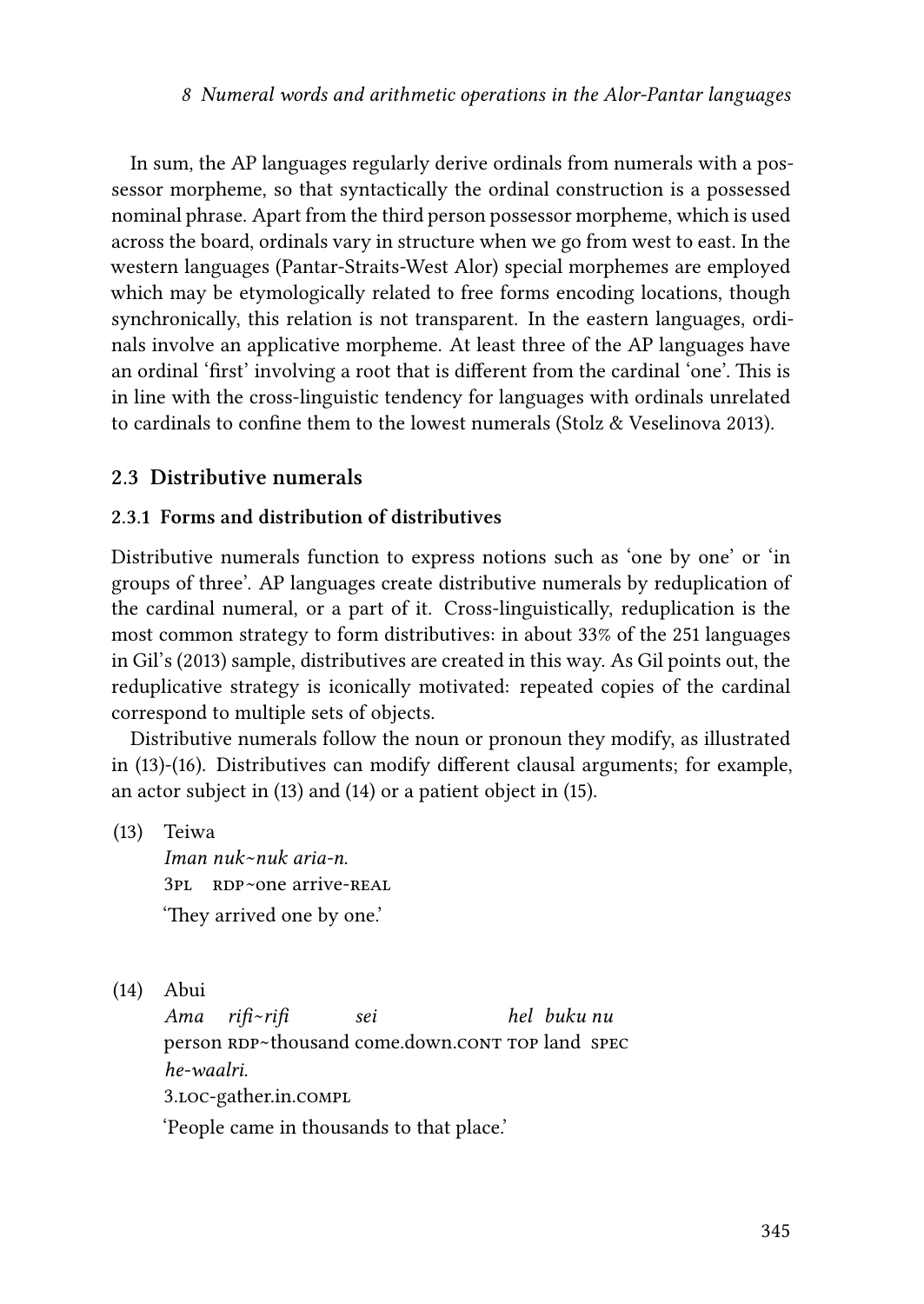<span id="page-9-2"></span>(15) Teiwa *Yi ma gula yerig∼yerig mat.* 2PL come sweet RDP∼three take 'You take three sweets each.'

In some AP languages distributives may float outside the NP to a position adjacent to the verb; an example is Adang, [\(16](#page-9-1)). The exact restrictions and possibilities of such constructions across the AP languages remain a topic for future research; here we focus on the morphological shape of the distributives.

<span id="page-9-1"></span>(16) Adang *Sunuiɲ papan du teweng al∼alu* 3pl board DEF carry RDP∼two [*allo*]*.* 'They carry the board two by two (i.e., two at a time).'

The following sections describe how distributives are derived: the regular patterns are discussed in § [2.3.2](#page-9-0), and the irregularities in § [2.3.3.](#page-11-0) Full paradigms of distributives in five languages of our sample are given in the Appendix.

#### <span id="page-9-0"></span>**2.3.2 Regular distributive formation**

Regular distributive formation in Alor-Pantar involves reduplication of (a part of) the cardinal number. In complex numerals it is usually the right-most element, the prosodic head  $(S_2.1)$  $(S_2.1)$ , that is the base for the reduplication. The result is a distributive form that contains word-internal reduplication.

Even in languages where the morphological make-up of compound cardinals is synchronically opaque, such as Teiwa, distributive reduplication splits the cardinal in two parts, and only the rightmost element, the prosodic head, is reduplicated; see the numerals 'seven' to 'nine' in Table [2](#page-10-0). Also in numerals that contain an operator expressing addition, it is the right-most morpheme that is reduplicated, see([17\)](#page-11-1)-([19\)](#page-11-2) below.

In Adang, distributives are formed by partial reduplication, as shown in Table [3](#page-10-1). In the mono-morphemic forms 'one' through 'six', reduplication copies the first two segments (CV or VC) of the cardinal. Note that this analysis assumes that distributive 'two' *allo* and 'five' *iwwihing* are (historical) contractions of *al-alu* and *iw-iwing*. Numerals 'seven' to 'nine' are subtractive compound forms, in which the right-most element is the base for the reduplication (cf. *to* < *towo* 'three', *lo < alu* 'two', *nu < nu* 'one').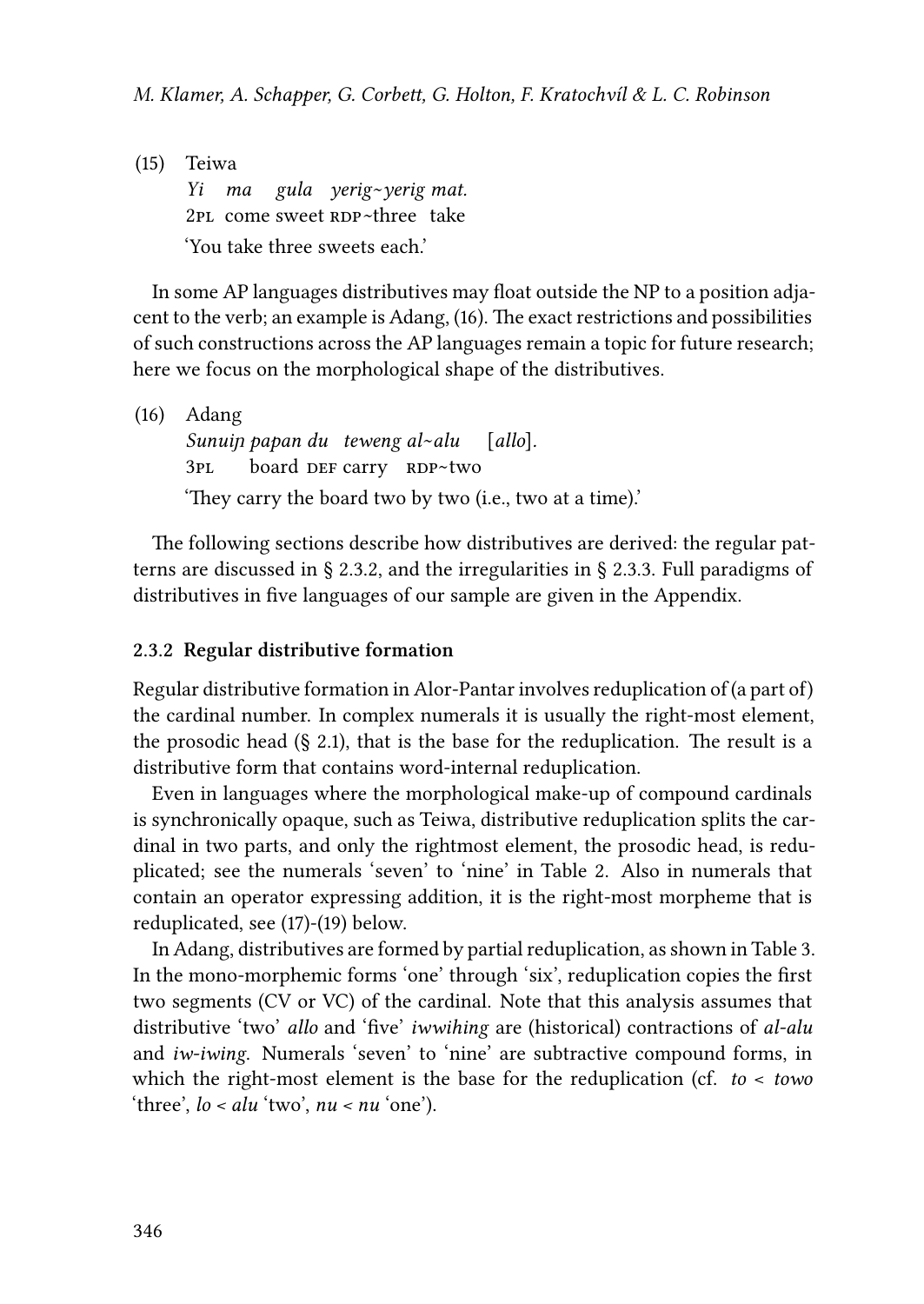<span id="page-10-0"></span>

|                          | Cardinal       | Distributive           |
|--------------------------|----------------|------------------------|
| 1                        | nuk            | nuk~nuk                |
| $\mathfrak{D}$           | raq            | raq~raq                |
| 3                        | yerig          | yerig~yerig            |
| $\overline{\mathcal{A}}$ | 2ut            | $2ut \sim 2ut$         |
| 5                        | yusan          | $\nu$ usan~ $\nu$ usan |
| 6                        | tiaam          | tiaam∼tiaam            |
| 7                        | ves <i>rad</i> | yesraq~raq             |
| 8                        | yesnerig       | yesnerig~rig           |
| 9                        | yesna?ut       | yesna?ut~?ut           |

Table 2: Teiwa cardinals and distributives

Table 3: Adang cardinals and distributives

<span id="page-10-1"></span>

|   | Cardinal        | Distributive       |
|---|-----------------|--------------------|
| 1 | n.u             | nu~nu              |
| 2 | alu [alu]       | $al$ ~lo [al:o]†   |
| 3 | towo            | to~towo            |
| 4 | 2 <sub>ut</sub> | $2u$ ~ $2ut$       |
| 5 | iwihing         | iw~wihing          |
| 6 | talang          | ta~talang          |
| 7 | witto           | $with to \sim to$  |
| 8 | turlo           | tur <b>lo</b> ~lo  |
| 9 | ti?inu          | ti?i <b>nu~</b> nu |
|   |                 |                    |

† Synchronically, the vowel in the distributive *allo* has a distinct quality from the vowel in the cardinal.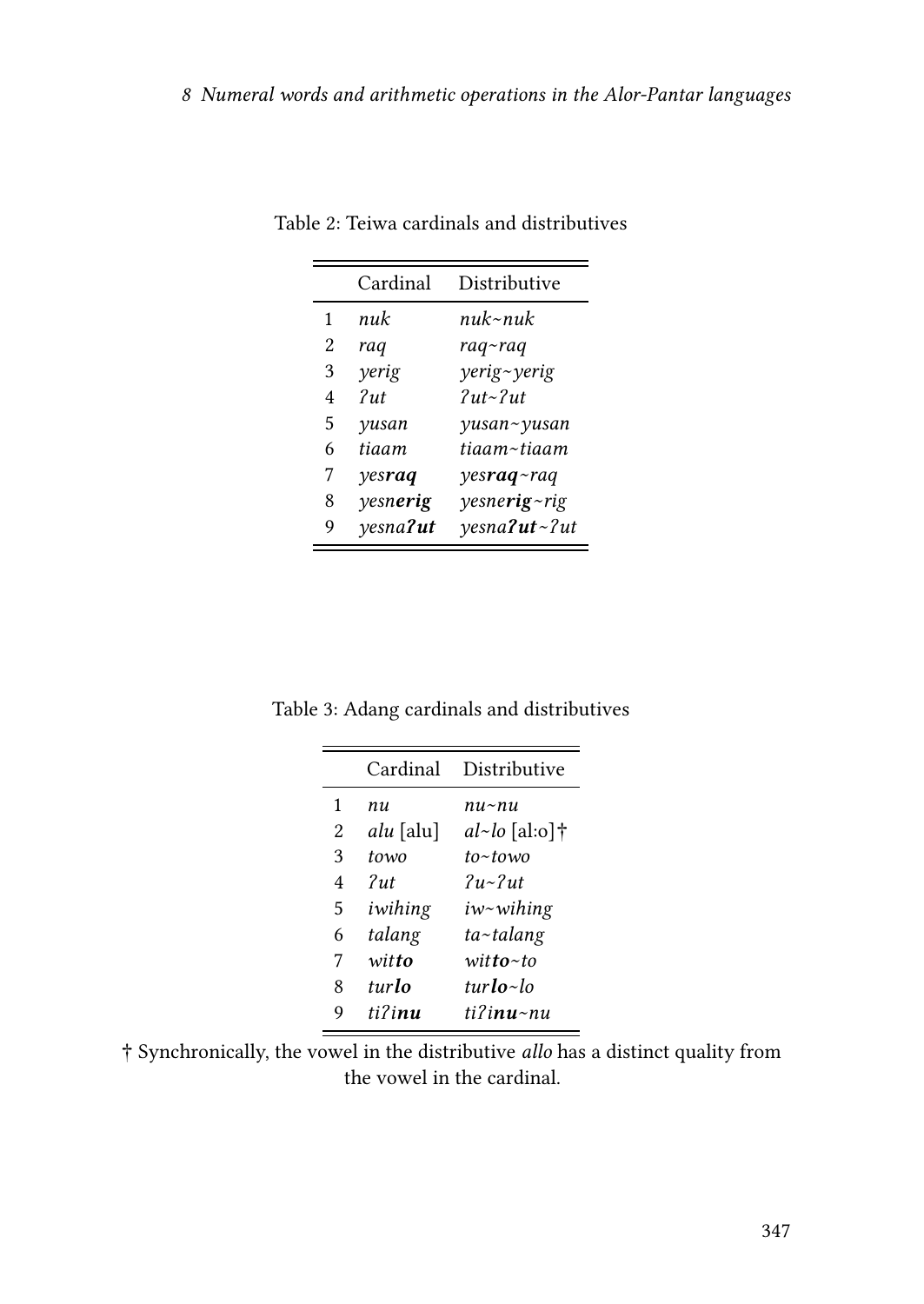Across the AP family, the formation of distributives by reduplicating (parts of) cardinals is a productive process. It applies not only to frequent or morphologically simple numerals such as 'one' or 'two', but also to less frequent and morphologically complex numerals like '27' in [\(17\)](#page-11-1), '201' in([18\)](#page-11-3), and '1054' in([19\)](#page-11-2). It must be noted that, while it is difficult to imagine a distributive context for numerals like these, speakers are able to mechanically derive their distributive form.

<span id="page-11-1"></span>(17) Abui *Kar ayoku wal yeting ayok∼ayok-da* ten two ADD five rdp*∼*two-get.cont 'in groups of 27'

<span id="page-11-3"></span>(18) Distributive for '201'

W Pantar: *ratu* Teiwa: Abui: Kamang: *ataak ok* 100 *ratu aisaha ayoku wal nuk∼nukda* 2 *alaku wali ye∼ye raq* add rdp∼1 *rug nuk∼nuk waal no∼nok*

<span id="page-11-2"></span>(19) Distributive for '1054'

|                                              | $1000 \quad 1 \quad 10 \quad 5 \quad \text{ADD RDP~4}$ |  |  |                                          |
|----------------------------------------------|--------------------------------------------------------|--|--|------------------------------------------|
| W Pantar: (a)ribu nuk ke yasing wali atu~atu |                                                        |  |  |                                          |
| Teiwa: ribu nuk qaar yusan rug ut~ut         |                                                        |  |  |                                          |
|                                              |                                                        |  |  | Abui: rifi nuku-kar yeting-wal-buk~bukna |
| Kamang: ribu nok ataak wesing waal bye~biat  |                                                        |  |  |                                          |

In sum, distributives are productively derived from cardinals by reduplicating part of or the whole cardinal base. In morphologically complex forms, the rightmost element is the prosodic head and the reduplicative base.

#### <span id="page-11-0"></span>**2.3.3 Irregularities in distributive formation**

Exceptions to the regular derivations are mainly found in the formation of the morphologically complex low numerals 'six' to 'nine'. The irregularities include: (i) irregular segmental changes in reduplicated forms; (ii) irregular patterns of partial vs. full reduplication; and (iii) irregular choice of reduplicative base.

Abui shows the greatest amount of formal difference between its cardinal and distributive numerals, as shown in Table [4.](#page-12-0) The distributives are reduplicated verbal constructions: their verbal status is clear from the suffixes -*da/-na/-ra* which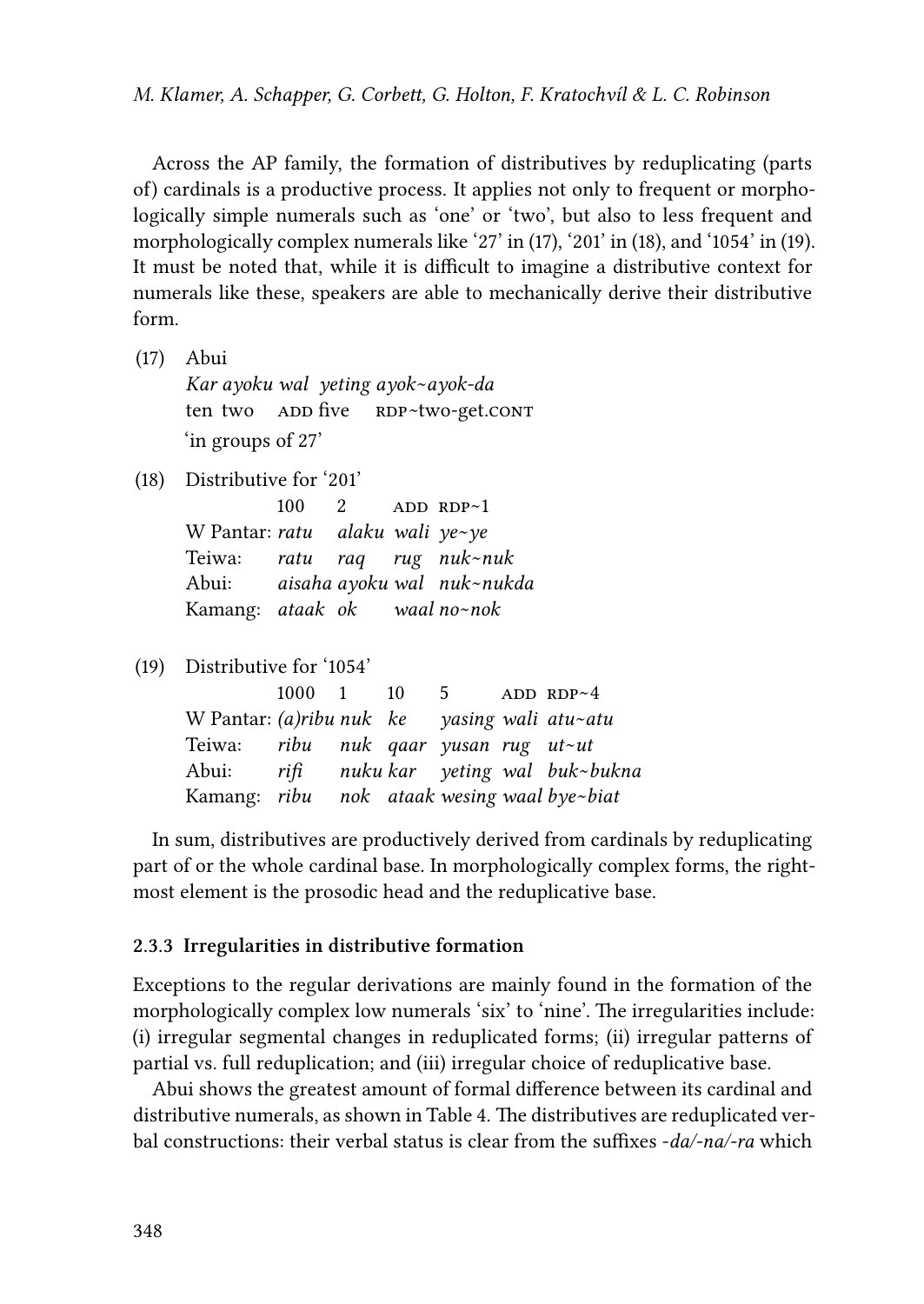<span id="page-12-0"></span>

|   | Cardinal        | Distributive            |
|---|-----------------|-------------------------|
| 1 | nuk <b>u</b>    | nuk~nuk-da              |
| 2 | ayoku           | ayok~ayok-da            |
| 3 | sua             | $sui \sim sui - da$     |
| 4 | huti            | $huk$ ~ $huk$ -na       |
| 5 | veting          | $yek$ ~ $yek$ -na       |
| 6 | tala <b>ama</b> | tala <b>n</b> ~talan-ra |

Table 4: Abui cardinals and distributives

encode light verbs and (continuative) aspect([Kratochvíl 2007\)](#page-35-4). In Table [4](#page-12-0), the parts printed in bold show the irregular relation between Abui cardinals and the numeral morphemes used in distributives.

In Kamang distributives, the reduplicant varies in shape. In the numerals 'one' to 'four' and 'six', a morpheme with the shape (C)VV is reduplicated, while in the numeral 'five' and the complex numerals built on it—'seven' through 'nine'—the reduplicant has the shape CVCV. This is shown in Table [5.](#page-12-1)

|          | Cardinal            | Reduplicant shape | Distributive   |
|----------|---------------------|-------------------|----------------|
| nok      | $\cdot_1$           | CV                | $no\neg nok$   |
| $\alpha$ | $^{\circ}2^{\circ}$ |                   | $0^2$ ~ $0k^2$ |
| su       | $\cdot$ 3'          | CV                | $su$ ~su       |
| biat     | $^{\circ}4^{\circ}$ | <b>CVV</b>        | hie~biat       |
| wesing   | $\cdot$ 5'          | <b>CVCV</b>       | wesi~wesing    |
| taama    | $\lq \lq \lq \lq$   | CVV               | taa~taama      |

<span id="page-12-1"></span>Table 5: Kamang distributive numeral formation

Kamang has an irregular choice of reduplicative base. Compare the reduplicants (in bold-face) in the numerals 'seven' to 'nine' in Table [6.](#page-13-2) We see that Abui reduplicates only the right-most numeral, resulting in word-internal reduplication, which is consistent with the regular distributive pattern in AP languages (§ [2.3.2\)](#page-9-0). By contrast, Kamang reduplicates the initial element *wesing*. As main

 $2$  The glottal stop in this form is phonetic. It is required to break up the sequence of like vowels in separate syllables. Speakers insist on including it in writing in order to distinguish /o/ from /o:/, orthographically {oo}.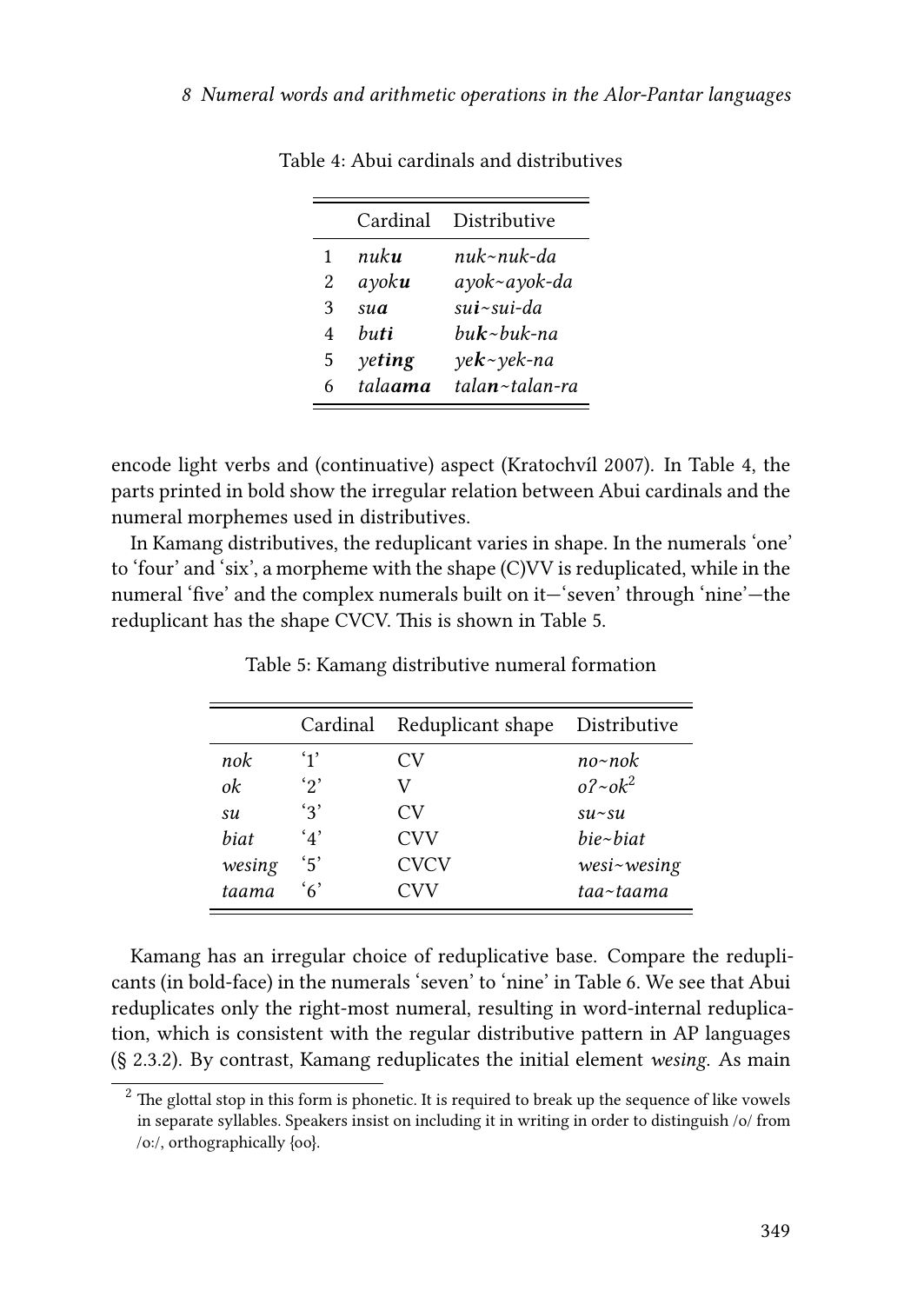<span id="page-13-2"></span>

|                | Abui                     | Kamang             |
|----------------|--------------------------|--------------------|
| $\cdot$ 7'     | yetingayok~ayokda        | $wesi~wesingok$    |
| $^{\circ}8'$   | yetingsui~suida          | wesi~wesingsu      |
| $\mathfrak{g}$ | yeting <b>buk</b> ~bukna | $wesi~wesing biat$ |

Table 6: Reduplication of base-5 numerals in Abui and Kamang

stress is on the final syllable of the numerals in Kamang just as it is in Abui, we analyse this as a choice of reduplicative base in Kamang distributives which diverges from the overall pattern of AP languages.

In sum, AP languages derive distributive numerals by partial or full reduplication of the cardinal. In complex numerals, the right-most element is the prosodic head and as a rule this item is the base for the reduplication. Exceptions to the regular derivations of distributives are mainly found in the formation of the morphologically complex low numerals 'six' through 'nine' in Central-East Alor, and include segmental changes in reduplicated forms (Abui); irregular patterns of reduplication (Abui, Kamang), and an irregular choice of reduplicative base (Kamang).

## <span id="page-13-0"></span>**3 Structures expressing arithmetic operations**

To complete the catalogue of numeral expressions in AP languages, this section presents the basic arithmetic operations in which numbers are combined. We describe addition (section [3.1](#page-13-1)), subtraction (section [3.2\)](#page-14-0), multiplication (section [3.3\)](#page-15-0), division (section [3.4\)](#page-16-0), and fractions (section [3.5](#page-17-0)). To elicit math constructions from speakers was generally easy and not forced at all. This is remarkable in light of the fact that for none of the languages is it the case that children acquire or use these arithmetic expressions in school: the language of education in Alor-Pantar is Indonesian.

#### <span id="page-13-1"></span>**3.1 Addition**

Across Alor-Pantar, addition takes the shape of imperative sentences involving more than one verb. In such constructions, the agent or actor is not expressed and the added numerals are the arguments of verbs in a serial construction. The number that represents the sum amount is a predicate that follows a clausecoordinating element. Languages may abbreviate the expression by omitting a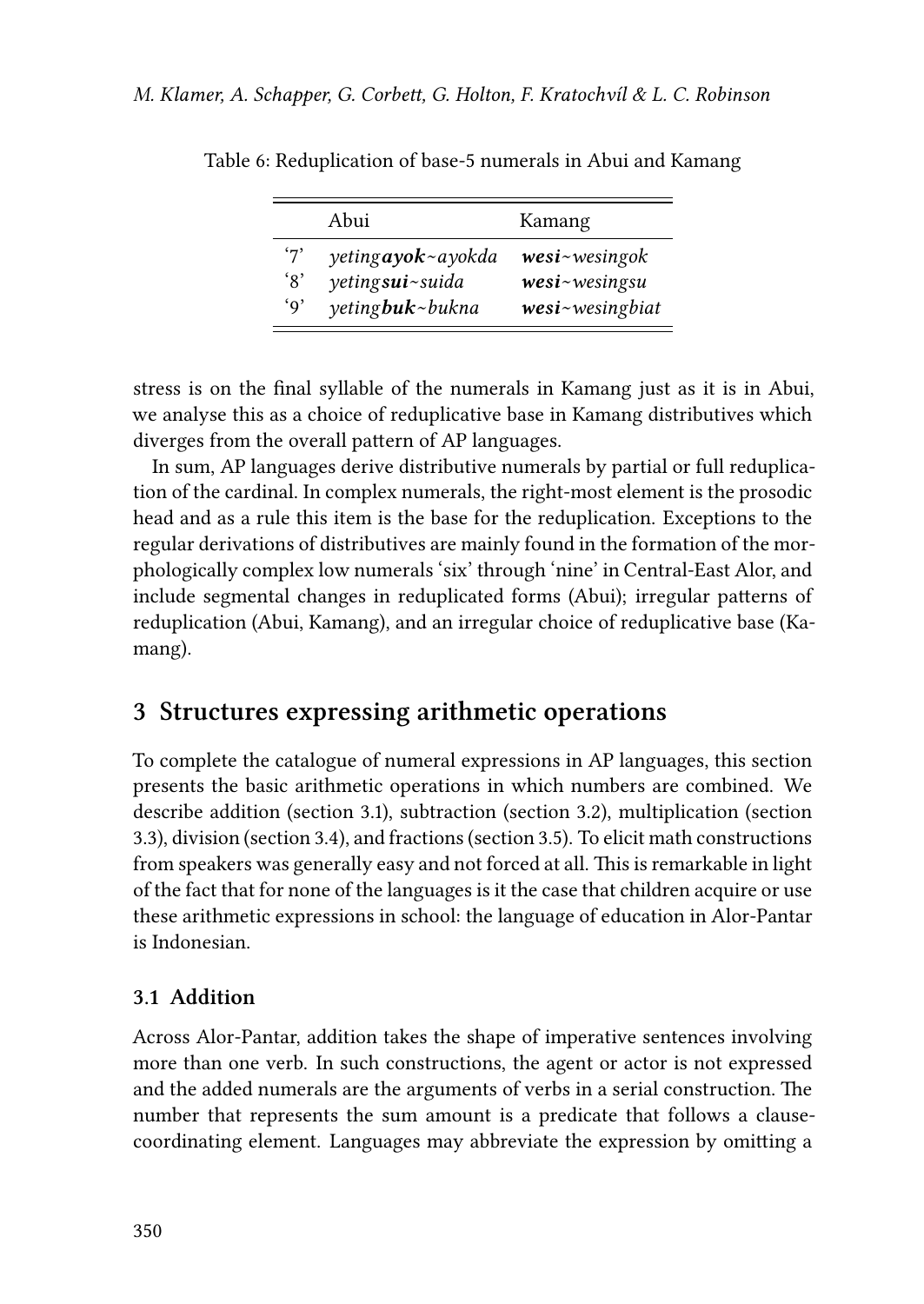*8 Numeral words and arithmetic operations in the Alor-Pantar languages*

verb or the clause-coordinator. Examples([20\)](#page-14-1) through([24](#page-14-2)) illustrate 'three plus three is six':

- <span id="page-14-1"></span>(20) Western Pantar *Atiga ma*<sup>3</sup> *atiga tang tiggung (allang) hisnakkung* three come three on add (then) six 'Bring three, add on three, (then) [get] six.'
- (21) Teiwa *Yerig ma* three come three add sim 3sg six *yerig taxa' si a tiaam* 'Add three with three so (it's) six.'
- (22) Adang *Towo med towo ta talang.* three take three add six 'Take three add three (it's) six.'
- (23) Abui

*Sua mi sua-ng h-ai* three take three-s $E$ E 3.pat-add.to if *maiye talaama* six 'If you add three to three, (it's) six.'

<span id="page-14-2"></span>(24) Kamang

*Su* three take three 3.10c-add thus-s $_{\tt ETCONJ}$  six *me su wo-tte an-ing=bo taama* 'Add three to three makes six.'

#### <span id="page-14-0"></span>**3.2 Subtraction**

Just like addition, subtraction is also expressed in imperative sentences. Syntactically, the subtrahend (i.e., the numeral subtracted) is expressed as the complement of transitive verbs such as 'throw away X', 'split off X', 'move X', or 'take X'. The grammatical role of the minuend (i.e., the numeral subtracted from) is less clear. As is the case with the sum of addition, the result of the subtraction typically occurs as the predicate of a separate clause, following a clause coordinating element. Examples [\(25](#page-15-1)) through [\(30\)](#page-15-2) illustrate 'five minus two is three':

<sup>3</sup> *Ma* may be omitted; in that case there must be a pause between both occurrences of *atiga*.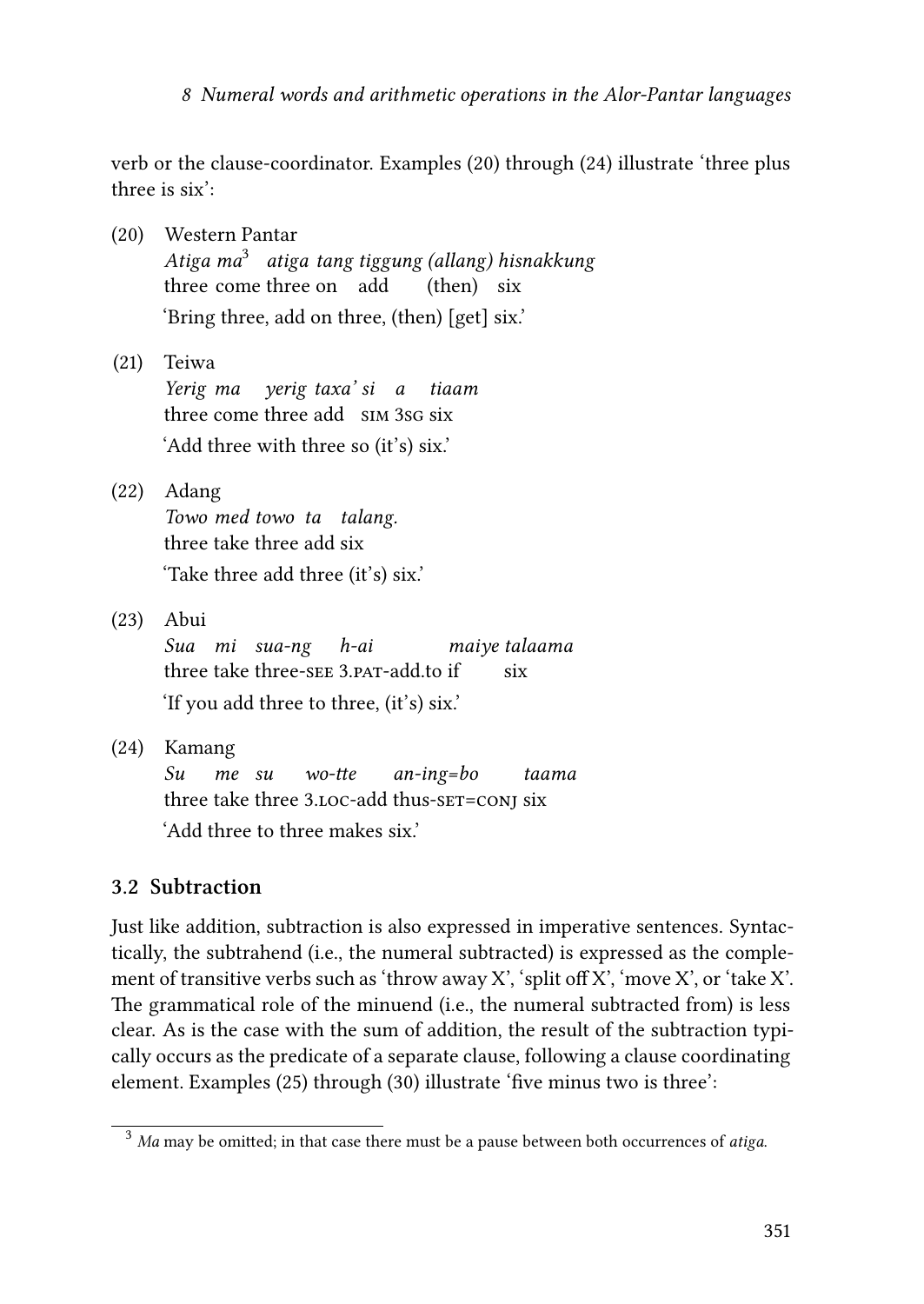#### <span id="page-15-1"></span>(25) Western Pantar

*Yasing alaku sussung allang (gang) atiga.* five two throw.away then (3sg) three 'Discard two from five then there are three.'

(26) Teiwa

*Muxui kam yusan, haraq ma ga-fa'* banana c<mark>ler</mark> five two come 3sg-split.off save then sim *mai ha si, kam yerig qai.* clf three only 'Five bananas, split off two [to] save then only three [are left].'

(27) Adang

*Iwihing a-no'* five caus-affect less two three *kurung alu towo* 'Five minus two is three.'

(28) Abui

*Yeting nu ayoku=ng ha-bel* five spec two=LOC 3.par-subtract if *maiye he-pot* 3.alien-remainder three *sua* 'If two is subtracted from five, the remainder is three.'

(29) Abui

*Yeting nu* five spec two take-DUR if *ayoku mi-a maiye sua* three 'If two is taken from five, it is three.'

<span id="page-15-2"></span>(30) Kamang

*Wesing ok wo-met an-ing=bo* five two 3.10c-take thus-s $ET=$ conj three *su.* 'Take two from five thus there are three.'

#### <span id="page-15-0"></span>**3.3 Multiplication**

The strategy used in multiplication is variable. All languages start with the multiplicant, but its shape differs. In Western Pantar and Teiwa it is an underived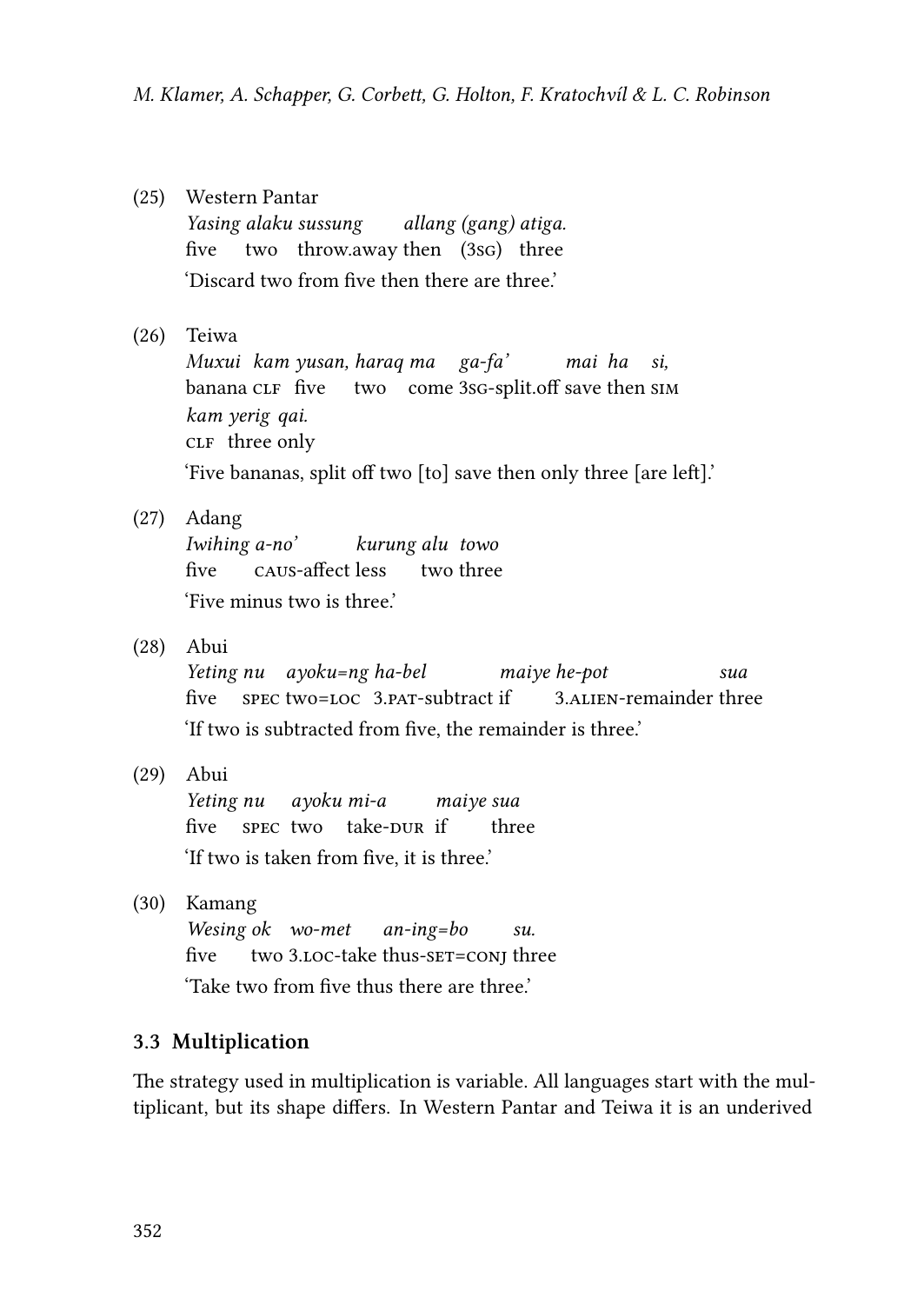cardinal followed by a demonstrative, while in Abui it is a morphologically derived distributive (§ [2.3](#page-8-0)). Examples([31\)](#page-16-1) through([34](#page-16-2)) illustrate 'five times four is twenty':

<span id="page-16-1"></span>(31) Western Pantar

*Attu si* four that just *gaunung me yasing allang (gang) ke alaku.* on five then 3sg ten two 'Five on just that four then (it's) twenty.'

(32) Teiwa

*Ut ga'an tag-an* four that count-real come-five sim 3sg ten two *ma-yusan si, a qaar raq.* 'Count these four five times and it's twenty.'

(33) Abui

*Buk∼bukna* RDP∼group.of.four 3.pAT-count.con⊤ spEc about five.times if *ha-lakda nu ming yekna maiye kar* ten *ayoku.* two 'If a group of four is counted five times, it is twenty.'

Kamang expresses multiplication with an applicative verb derived from a cardinal base by prefixing *mi-*. (Compare Teiwa, where the applicative derivation is used for fractions, see § [3.5](#page-17-0)).

<span id="page-16-2"></span>(34) Kamang

*Biat=a* four=spec Appl-five thus-ser=conj ten two *mi-wesing an-ing=bo ataak ok.* 'Five times these four makes twenty.'

#### <span id="page-16-0"></span>**3.4 Division**

Expressions for division involve the transitive verbs 'split' and 'divide' in Western Pantar, Teiwa, and Adang. The following examples illustrate 'ten divided by two is five':

<span id="page-16-3"></span>(35) Western Pantar *Ke anuku daai alaku allang yasing* ten one split two then five 'Ten split (by) two then (it's) five.'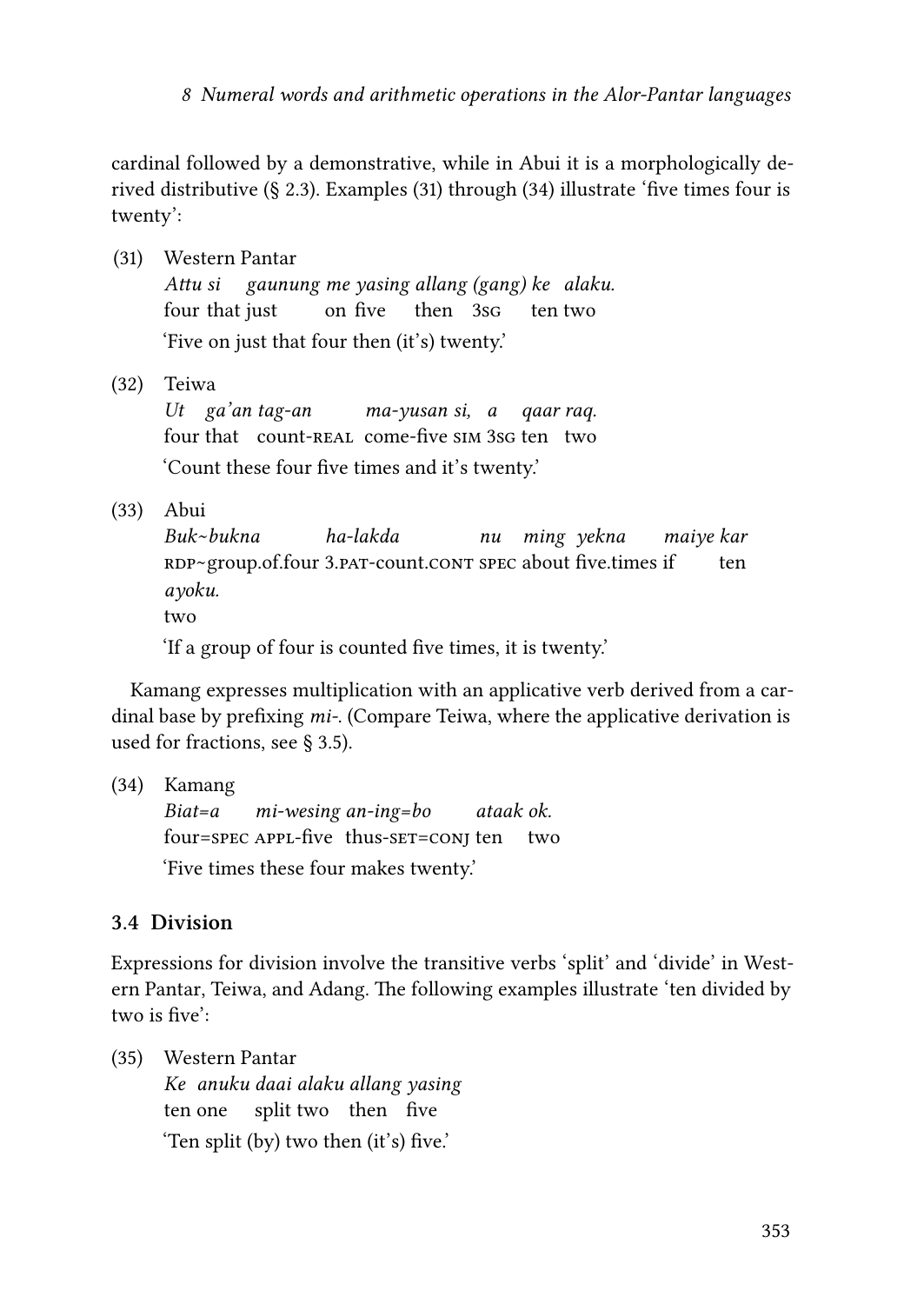- (36) Teiwa *Qaar nuk paxai g-et* ten one divide 3sg-eye two sim five *haraq si yusan.* 'Ten divided in two parts (lit. eyes), then (it's) five.'
- (37) Adang *'Air nu 'aba'ang ʔo-alu* ten one divide poss-two five *iwihing* 'Ten divided (by) two (is) five.'

Note that the order of the verb relative to its complement 'two' in [\(35](#page-16-3))-([40](#page-18-0)) is unexpected, as it goes against the canonical AP object-verb order, found in subtraction (§ [3.2](#page-14-0)). Note that the equivalent expression in Indonesian/Malay is *sepuluh bagi dua (adalah) lima* lit. 'ten divide two (is) five', with verb complement order. It may be the case that the constructions in([35\)](#page-16-3)-[\(40\)](#page-18-0) are calques from Indonesian/Malay.

Abui divisions are expressed as imperative sentences with regular serial verb constructions, where the result follows a coordinating element, see([38\)](#page-17-1). Kamang expresses a fraction by marking the dividing numeral with *wo-*, the same prefix that is used to express, for instance, fractions resulting from an action, e.g., *bo'ne wo-ok* 'hit into two pieces',([39\)](#page-17-2).

<span id="page-17-1"></span>(38) Abui

*Kar nuku nu mi ayoku he-yeng* ten one spec take two 3.loc-divide if *maiye yek∼yekna* RDP∼group.of.five 'If a ten is divided into two (you get) a group of five.'

<span id="page-17-2"></span>(39) Kamang

*Ataak nok=a* ten one=spec 3.loc-two thus-set=conj five *wo-ok an-ing=bo wesing* 'Ten divided into two makes five.'

#### <span id="page-17-0"></span>**3.5 Fractions**

Expressions for fractions show much variety across the AP languages. Western Pantar, Teiwa and Adang express fractions using a verb, while Kamang uses fraction adverbs, and no fractions appear to exist in Abui.

Western Pantar derives fractions productively with the verb 'divide', [\(40\)](#page-18-0). In Teiwa, expressions for fractions contain an applicative verb derived from a cardinal base by prefixing *g-un-,* a fossilized combination of a 3sg object prefix and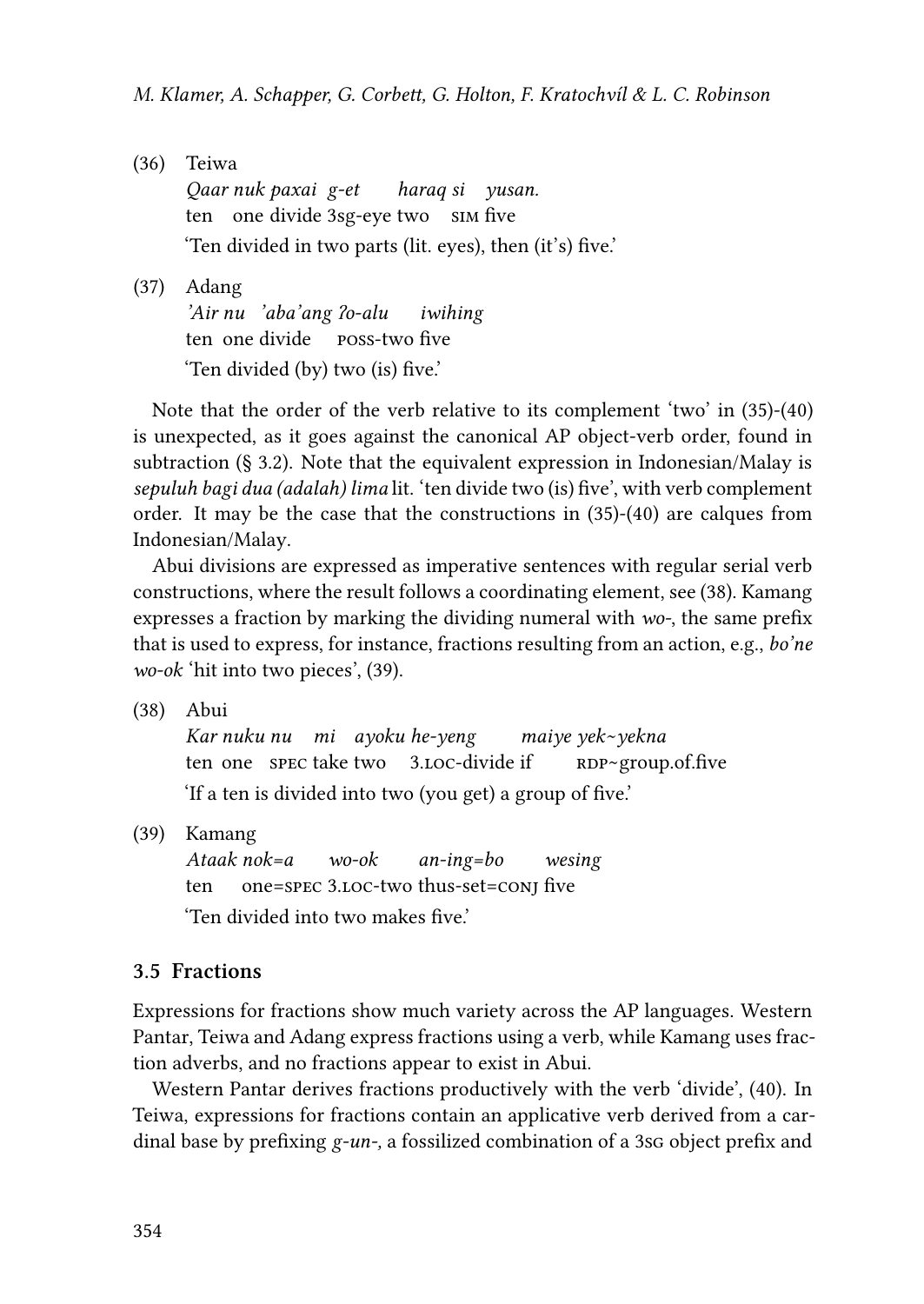*8 Numeral words and arithmetic operations in the Alor-Pantar languages*

an applicative prefix *un-*. The fraction verb occurs as second verb in a serial verb construction,([41\)](#page-18-1):

- <span id="page-18-0"></span>(40) Western Pantar *Ye daai atiga, ye daai attu* one divide three one divide four 'one third, one fourth'
- <span id="page-18-1"></span>(41) Teiwa *Taxaran g-un-yerig,* divide 3sg-appl-three 3sg-appl-four 3sg-appl-ten one *g-un-ut, g-un-qaar nuk* 'a third, a fourth, a tenth' (lit. 'Divide into three, four, ten')
- (42) Adang

*Nu 'aba'ang ʔo-ut* one divide poss-four 'one fourth'

In Kamang, fractions are verbs derived by prefixing *wo-* '3.loc' to the numeral base, as in([43](#page-18-2)). In([44](#page-18-3)), the derived verb is part of a resultative serial verb construction.

- <span id="page-18-2"></span>(43) Kamang *wo-ok,* 3.loc-two 3.loc-three 3.loc-four 3.loc-ten *wo-su, wo-biat, wo-ataak* 'half, a third, a fourth/quarter, a tenth'
- <span id="page-18-3"></span>(44) Kamang *Nala le* 1sg mango one eat 3.loc-four *nok katee wo-biat.* 'I eat a fourth of the mango.', 'I eat the mango in fourths.'

Abui does not seem to have a construction dedicated to derive fractions. It does have a word for 'half' that is unrelated to 'two':

(45) Abui *Nalama* cooked.rice plate one half *pingai nuku ahama* 'One and a half plates of rice'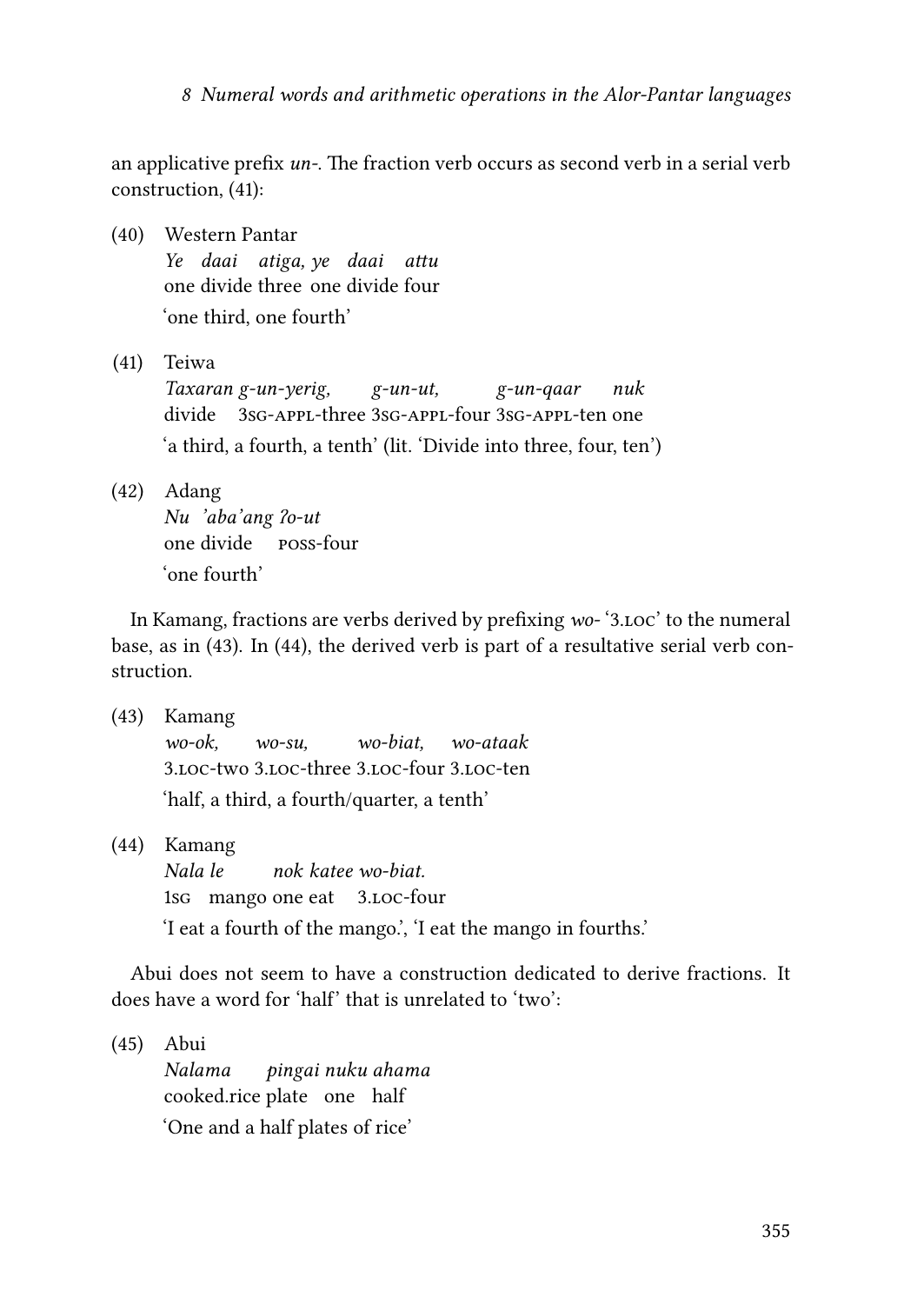Words for 'half' that are unrelated to 'two' are also found in Western Pantar, Teiwa, and Adang, as shown below. In Western Pantar, 'half' can be a nominal *gamme* 'half, portion', but also a fraction involving the verb 'divide', compare [\(46\)](#page-19-0)-([47](#page-19-1)). In Teiwa, 'half' may be a nominal (*qaas* 'side, half', *abaq* 'half' in [\(48\)](#page-19-2)- [\(49\)](#page-19-3)), but may also be expressed by an applicative verb derived from 'two', as in [\(50\)](#page-19-4).

- <span id="page-19-0"></span>(46) Western Pantar *Gang maggi gamme na* 3sg banana half eat 'He ate half a banana.'
- <span id="page-19-1"></span>(47) Western Pantar *ye daai alaku* one divide two 'half'
- <span id="page-19-2"></span>(48) Teiwa

*Ha wou* 2sG mango that peel side 1sG-give *ga'an tu'un qaas na-mian* 'Peel that mango (and) give me half.'

<span id="page-19-3"></span>(49) Teiwa

*Yir* water glass half *sluan abaq* 'half a glass of water'

- <span id="page-19-4"></span>(50) Teiwa *Taxaran g-un-raq* divide 3sg-appl-two 'half'
- (51) Adang

*na be* 1sg mango half *bo'oden solo 'adi no'o me-nani?* only eat can or-not 'Can I only eat half a mango?'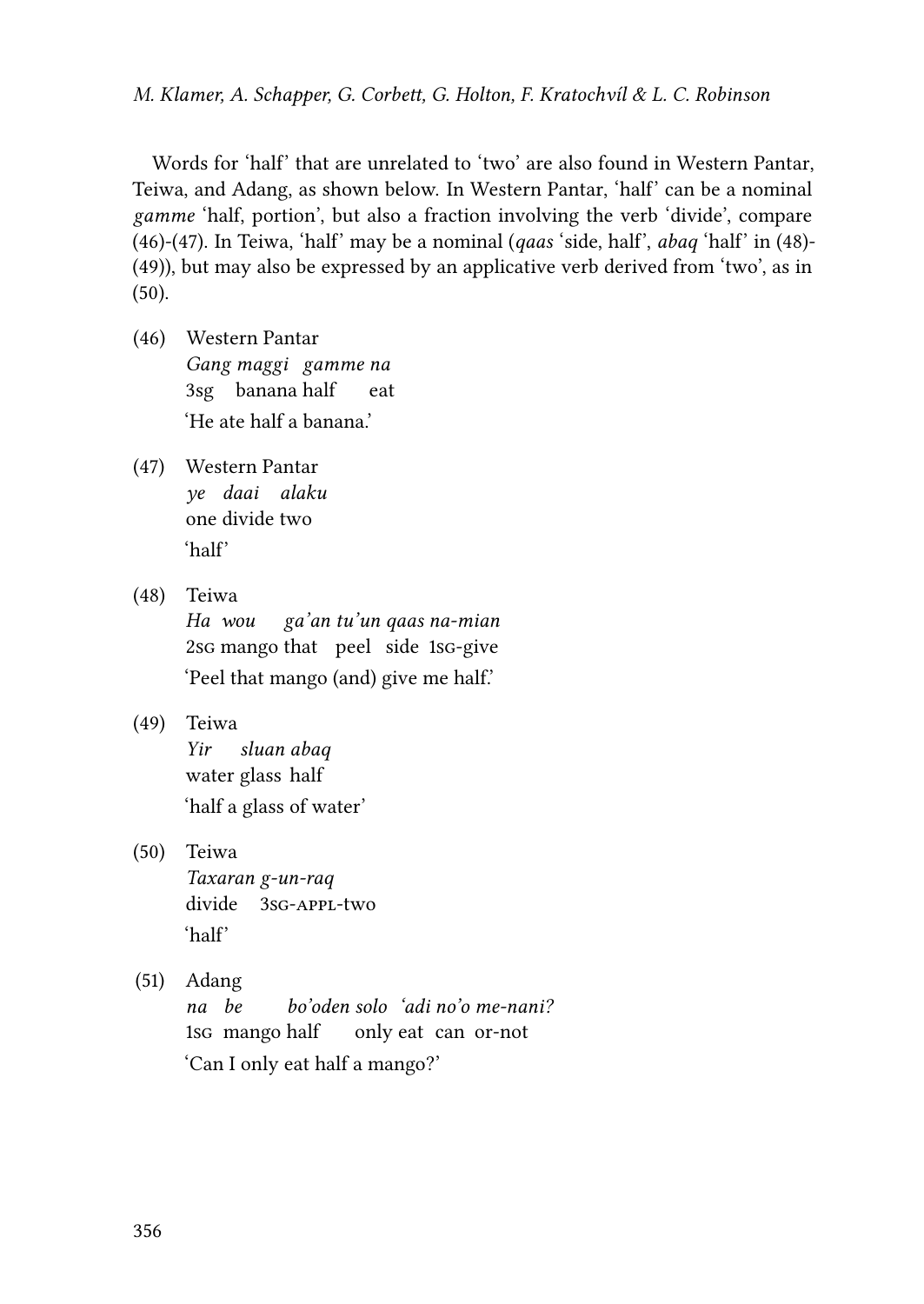## <span id="page-20-0"></span>**4 Summary and conclusions**

The majority of cardinal numerals in AP languages are morphologically complex expressions—most are compounds. These forms have quinary or decimal bases, though mathematical operations always employ a decimal base. No AP language has a numeral 'null' or a word for 'zero'—the absence of entities is expressed predicatively instead.

Ordinals are derived from cardinals by means of a third person possessor morpheme. Syntactically, ordinals are possessive phrases where the ranked numeral is possessed by the ranked item. In the languages of Pantar, the Straits and West Alor, ordinal constructions also contain a dedicated ordinal morpheme; an applicative morpheme is used in the ordinals of languages of Central and East Alor.

Most languages derive distributives from cardinals by reduplicating part or whole of the cardinal. In complex forms, the right-most lexeme, which is the prosodic head of the compound, is taken as the base for the reduplication. This applies even to those forms that are synchronically morphologically opaque. Kamang is exceptional in that it reduplicates the left-most element of the compound rather than the prosodic head, and in Abui, distributives and cardinals are only indirectly related.

Across the languages, there is more homogeneity in the expressions of addition and subtraction than there is in the expression of multiplication and division. Addition and subtraction typically take the shape of imperative sentences. In additive expressions, the added numerals each have their own predicate. The second numeral is often the grammatical object of a transitive verb ('add X') that has an implied subject, the imperative addressee. In subtraction, the subtrahend is also the object of a transitive verb ('throw away X') but the grammatical role of the 'minuend' is less clear. In both addition and subtraction, the result follows a clause coordinating element.

The strategies used in multiplication, division, and fractions vary significantly across the languages. While all the languages express multiplication by a multiplicant followed by a verb, the morpho-syntactic shape of the multiplicant and the choice of verb differ. In expressions for division, the number of verbs involved range from zero to two, and word orders in the western languages go against the head-final order that is typical for AP and follow the order of Indonesian/Malay, suggesting they may be calques. Across the AP languages, the expression of fractions shows the largest variety. The lack of homogeneity in the expressions for multiplication, division and fractions suggests that these expressions are more labile than those for addition and subtraction, which is probably due to their lower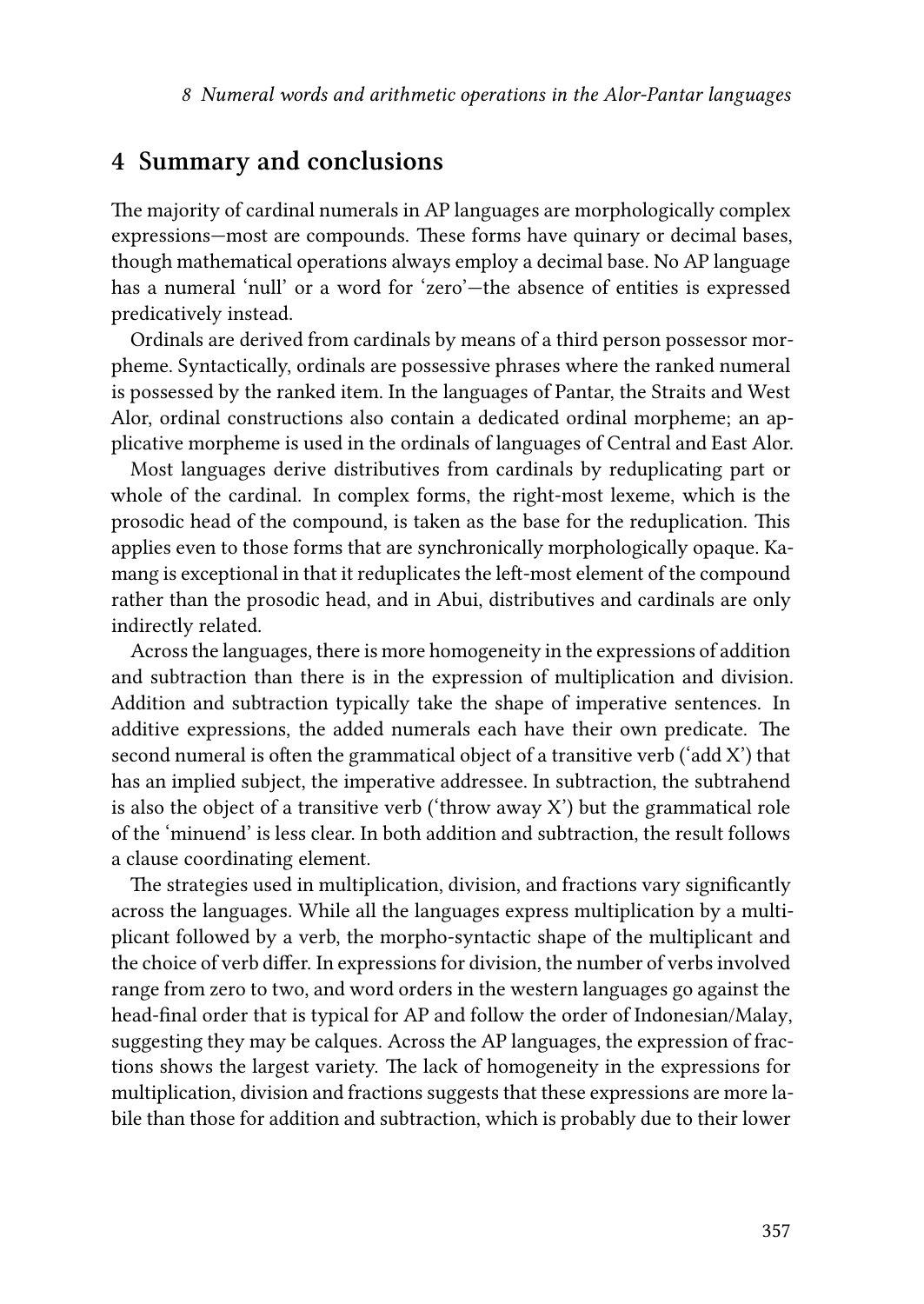frequency in everyday language.

The indigenous numeral forms of the AP languages, as well as the indigenous structures for arithmetic operations are currently under pressure from Indonesian as the language of interethnic trade and national education. This will inevitably lead to their replacement with Indonesian forms and constructions. This chapter keeps a snapshot of them for future generations.

#### **4.1 Sources**

The data sets on which this paper is based were collected from 2010-2012 by the authors. We used a questionnaire on numerals designed in 2010 by Marian Klamer and Antoinette Schapper for the purpose of documenting the numerals and numeral systems in AP languages (see Appendix B). The core dataset discussed in this chapter thus comes from questionnaires filled in for Teiwa (by Klamer and Robinson), Western Pantar (by Holton), Adang (by Robinson), Abui (by Kratochvíl and Schapper), and Kamang (by Schapper). Comparative information on additional languages was provided through personal communication with Hein Steinhauer (Blagar), Nick Williams (Kula), František Kratochvíl (Sawila) and Marian Klamer (Kaera).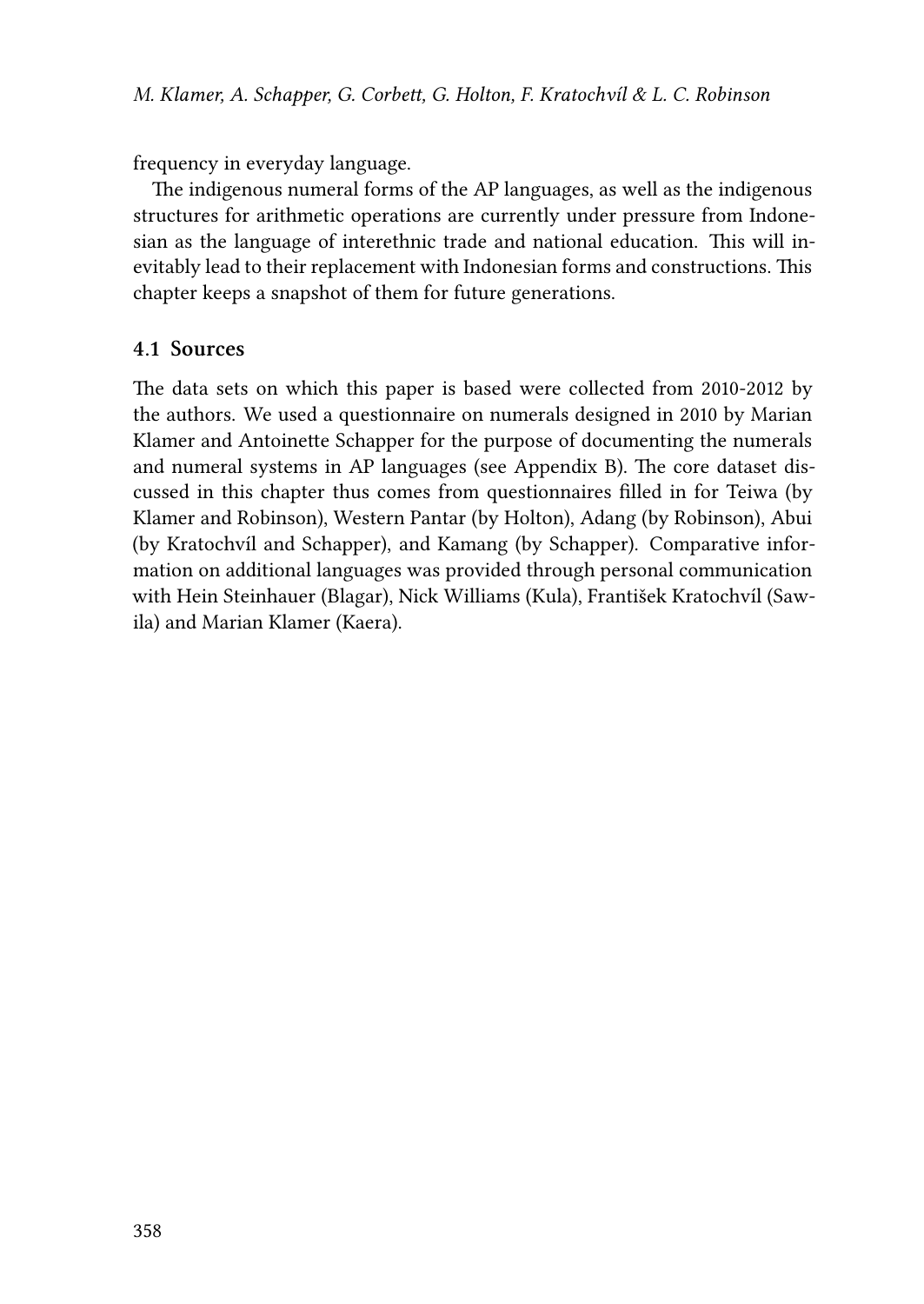## **A Appendix**

## <span id="page-22-0"></span>**A.1 Ordinal and Distributive Numerals**

Table 7: Western Pantar ordinals in a construction with *bla* 'house' and *aname* 'person'

| 1 <sup>st</sup>   | bla/aname<br>bla/aname | gai<br>gai | maing<br>maing | ye<br>anuku   |
|-------------------|------------------------|------------|----------------|---------------|
| 2 <sub>nd</sub>   | bla/aname              | gai        | maing          | alaku         |
| 3rd               | bla/aname              | gai        | maing          | atiga         |
| 4 <sup>th</sup>   | bla/aname              | gai        | maing          | atú           |
| 5 <sup>th</sup>   | bla/aname              | gai        | maing          | yasing        |
| 6 <sup>th</sup>   | bla/aname              | gai        | maing          | hisnakkung    |
| 7 <sup>th</sup>   | bla/aname              | gai        | maing          | betalaku      |
| gth               | bla/aname              | gai        | maing          | betiga        |
| <b>9th</b>        | bla/aname              | gai        | maing          | anuku tannang |
| $10^{\rm th}$     | bla/aname              | gai        | maing          | ke anuku      |
| $100^{\text{th}}$ | bla/aname              | gai        | maing          | ratu          |

Table 8: Teiwa ordinals with *yaf* 'house' and *uy* 'person'

| 1 <sup>st</sup> | $\gamma a f / \nu \gamma$ | $ga-$ |       | xol <sup>+</sup>                     |
|-----------------|---------------------------|-------|-------|--------------------------------------|
| 2 <sub>nd</sub> | $\gamma a f / \nu \gamma$ | $ga-$ | $ma-$ | ga-mar [gama'gamar] '3s-ORD-3s-take' |
|                 | $\gamma a f / \mu y$      | $ga-$ | ma-   | raq                                  |
| $3^{\text{rd}}$ | $\gamma$ af/u $\gamma$    | $ga-$ | ma-   | yerig                                |
| 4 <sup>th</sup> | $\gamma$ <i>af/uy</i>     | $ga-$ | $ma-$ | ut                                   |
| 5 <sup>th</sup> | $\gamma$ <i>af/uy</i>     | $ga-$ | ma-   | yusan                                |
| 6 <sup>th</sup> | $\gamma$ af/u $\gamma$    | $ga-$ | $ma-$ | tiaam                                |
| 7 <sup>th</sup> | $\gamma$ af/u $\gamma$    | $ga-$ | ma-   | yes raq                              |
| 8 <sup>th</sup> | $\gamma$ af/u $\gamma$    | $ga-$ | ma-   | yes nerig                            |
| <sub>9th</sub>  | $\gamma$ <i>af/uy</i>     | $ga-$ | $ma-$ | yes na?ut                            |
| $10^{\rm th}$   | $\gamma$ <i>af/uy</i>     | $ga-$ | $ma-$ | qaar nuk                             |
| 100th           | $\gamma a f / \nu \gamma$ | $ga-$ | $ma-$ | ratu nuk                             |

†Teiwa *ga-nuk* means 'one from a group', *ga-ma-nuk* is not a Teiwa word.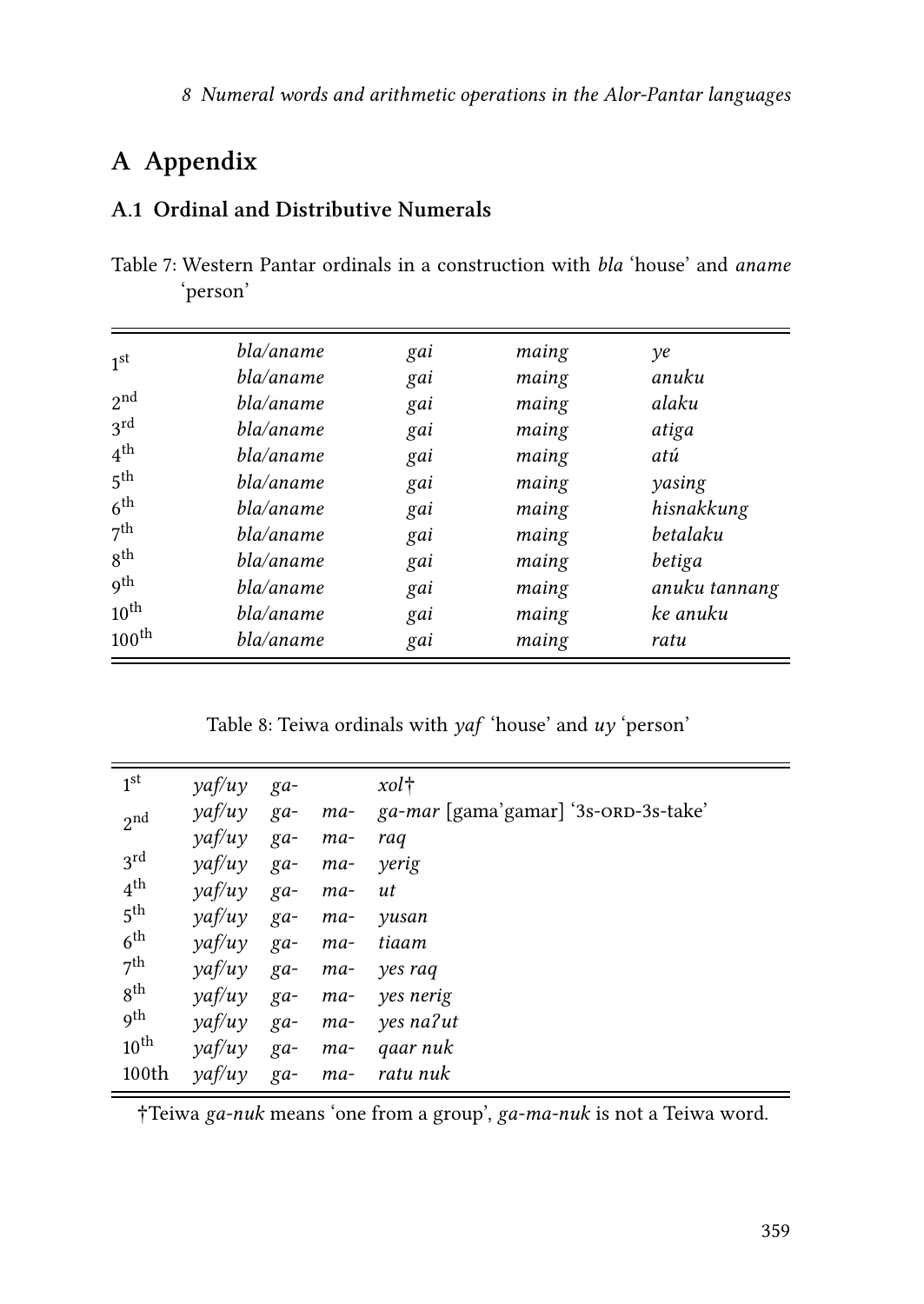| 1 <sup>st</sup>   |       |         |    |                                                               |
|-------------------|-------|---------|----|---------------------------------------------------------------|
|                   | ma/ui | $(ge-)$ |    | <i>tuning</i> ( <i>tuni</i> 'gate', <i>tuning</i> 'placenta') |
| 2 <sub>nd</sub>   | ma/ui | $ge-$   | mi | $(a)$ raxo                                                    |
| $3^{\text{rd}}$   | ma/ui | $ge-$   | mi | $(u)$ tug                                                     |
| 4 <sup>th</sup>   | ma/ui | $ge-$   | mi | ut                                                            |
| 5 <sup>th</sup>   | ma/ui | $ge-$   | mi | isim                                                          |
| 6 <sup>th</sup>   | ma/ui | $ge-$   | mi | tiam                                                          |
| 7 <sup>th</sup>   | ma/ui | $ge-$   | mi | yesraxo                                                       |
| 8 <sup>th</sup>   | ma/ui | $ge-$   | тi | yentug                                                        |
| <sub>9</sub> th   | ma/ui | $ge-$   | mi | yeniut                                                        |
| $10^{\text{th}}$  | ma/ui | $ge-$   | тi | xar nuko                                                      |
| $100^{\text{th}}$ | ma/ui | $ge-$   | mi | ratu nuko                                                     |

Table 9: Kaera ordinals with *ma* 'house' and *ui* 'person'

Table 10: Adang ordinals with *bang* 'house' and *nami* 'person'

| 1 <sup>st</sup>   | bang/nami | $20-$ | $mi-$ | nu                  | mi |
|-------------------|-----------|-------|-------|---------------------|----|
| 2 <sub>nd</sub>   | bang/nami | $20-$ | $mi-$ | alu                 | mi |
| 3rd               | bang/nami | 7о-   | $mi-$ | towo                | тi |
| 4 <sup>th</sup>   | bang/nami | ?о-   | $mi-$ | ut                  | тi |
| 5 <sup>th</sup>   | bang/nami | $20-$ | $mi-$ | $(i)$ <i>wihing</i> | mi |
| 6 <sup>th</sup>   | bang/nami | $20-$ | $mi-$ | talang              | тi |
| 7 <sup>th</sup>   | bang/nami | $20-$ | $mi-$ | witto               | тi |
| 8 <sup>th</sup>   | bang/nami | $20-$ | $mi-$ | turlo               | тi |
| <b>9th</b>        | bang/nami | $20-$ | $mi-$ | ti?inu              | mi |
| $10^{\text{th}}$  | bang/nami | $20-$ | $mi-$ | <i>?,air nu</i>     | mi |
| $100^{\text{th}}$ | bang/nami | $20-$ | $mi-$ | rat nu              | mi |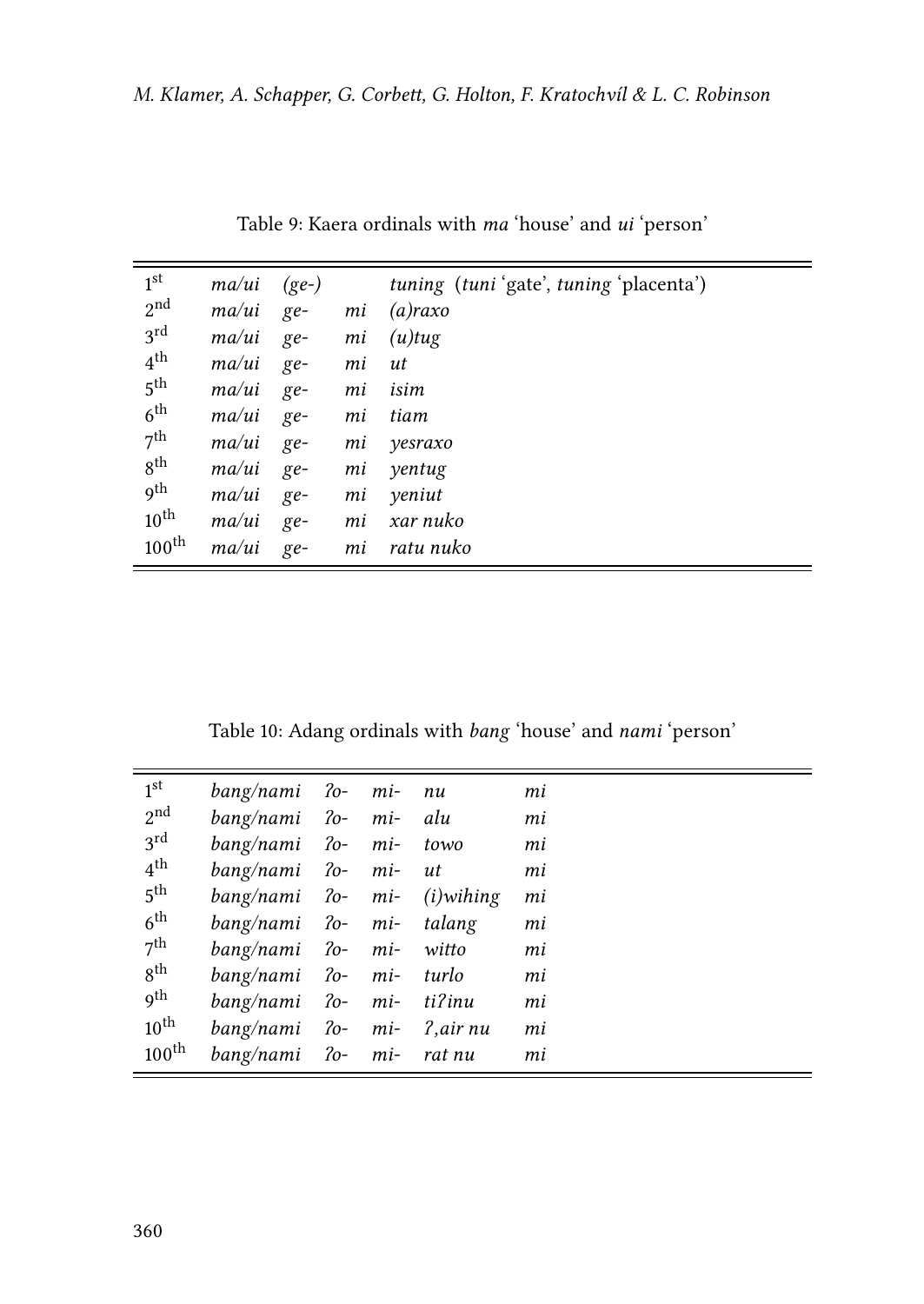Table 11: Abui ordinals with *fala* 'house' and *ama* 'person'

| 1 <sup>st</sup>   | fala/ama | he- | teitu              |
|-------------------|----------|-----|--------------------|
|                   | fala/ama | he- | nuku               |
| 2 <sub>nd</sub>   | fala/ama | he- | ayoku              |
| $3^{\text{rd}}$   | fala/ama | he- | sua                |
| 4 <sup>th</sup>   | fala/ama | he- | buti               |
| 5 <sup>th</sup>   | fala/ama | he- | yeting             |
| 6 <sup>th</sup>   | fala/ama | he- | talaama            |
| 7 <sup>th</sup>   | fala/ama |     | he- yeting ayoku   |
| 8 <sup>th</sup>   | fala/ama | he- | yeting sua         |
| <sub>9</sub> th   | fala/ama | he- | <i>yeting buti</i> |
| $10^{\text{th}}$  | fala/ama | he- | kar nuku           |
| $100^{\text{th}}$ | fala/ama | he- | aisaha nuku        |

Table 12: Kamang ordinals for *kadii* 'house' and *alma* 'person'

| 1 <sup>st</sup>   | kadii / alma ye- nok          |       |        |
|-------------------|-------------------------------|-------|--------|
| 2 <sub>nd</sub>   | kadii / alma ye-              |       | ok     |
| 3rd               | kadii / alma                  | $ve-$ | su     |
| 4 <sup>th</sup>   | kadii / alma ye-              |       | biat   |
| 5 <sup>th</sup>   | kadii / alma ye-              |       | wesing |
| 6 <sup>th</sup>   | kadii / alma ye-              |       | taama  |
| 7 <sup>th</sup>   | $kadii /alma$ ye- wesing ok   |       |        |
| 8 <sup>th</sup>   | $kadii /alma$ ye- wesing su   |       |        |
| <b>9th</b>        | $kadii /alma$ ye- wesing biat |       |        |
| $10^{\text{th}}$  | kadii / alma ye- ataak nok    |       |        |
| $100^{\text{th}}$ | kadii / alma ye- asaka nok    |       |        |
|                   |                               |       |        |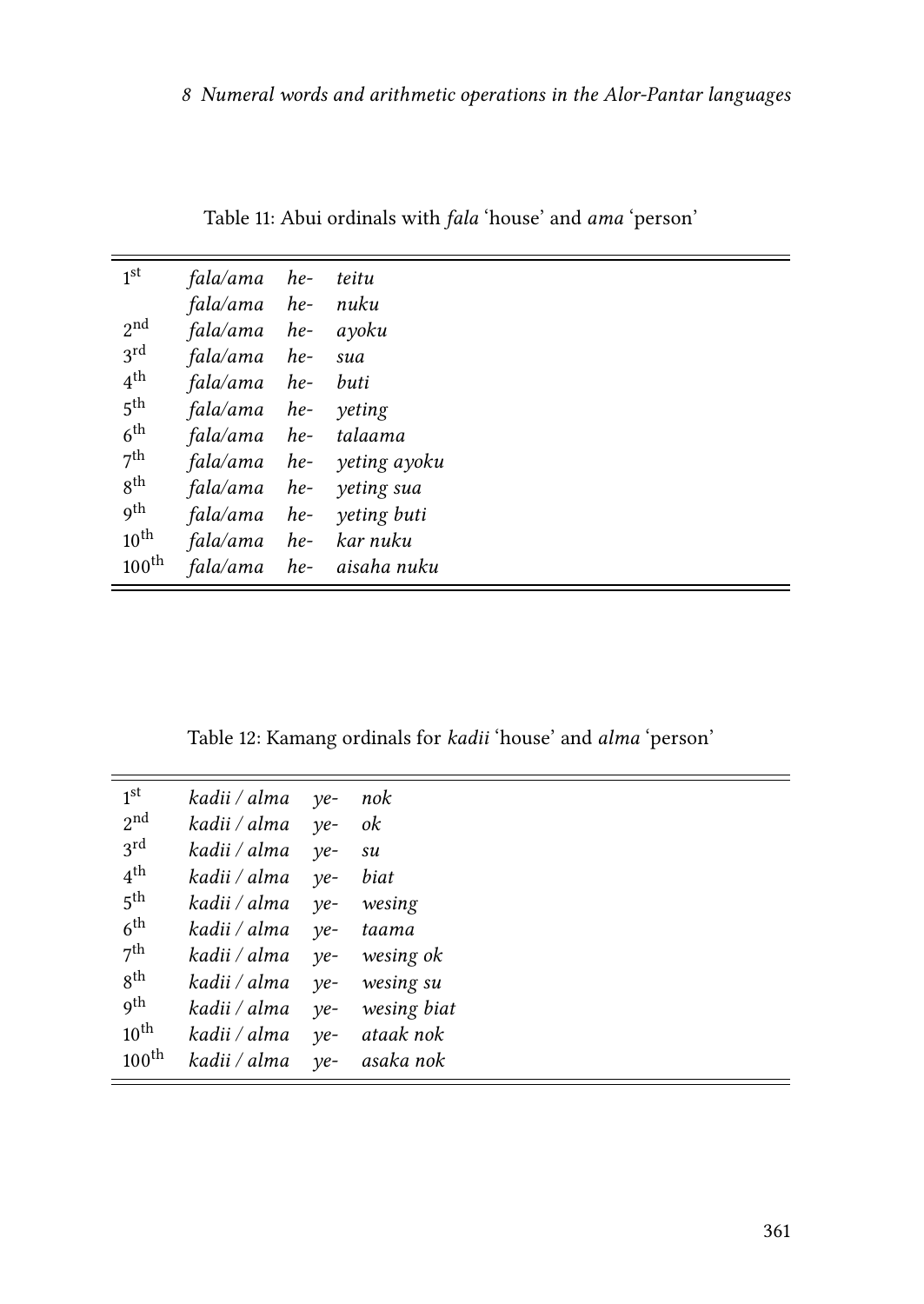| 1 <sup>st</sup>   | $arasing/imp$ arang | wii-   | suna             |
|-------------------|---------------------|--------|------------------|
| 2 <sub>nd</sub>   | araasing/imyalara   | $wii-$ | yaku             |
| 3rd               | araasing/imyalara   | $wii-$ | tuo              |
| 4 <sup>th</sup>   | araasing/imyalara   | $wii-$ | araasiiku        |
| 5 <sup>th</sup>   | araasing/imyalara   | wii-   | yooting          |
| 6 <sup>th</sup>   | araasing/imyalara   | $wii-$ | vootsuna         |
| 7 <sup>th</sup>   | araasing/imyalara   | $wii-$ | yootingyaku      |
| 8 <sup>th</sup>   | araasing/imyalara   | $wii-$ | yootingtuo       |
| qth               | araasing/imyalara   | $wii-$ | yootingaraasiiku |
| $10^{\text{th}}$  | araasing/imyalara   | $wii-$ | adaaku           |
| $100^{\text{th}}$ | araasing/imyalara   | $wii-$ | asaka            |

Table 13: Sawila ordinals with *araasing* 'house' and *imyalara* 'man'

Table 14: Distributive numerals in Pantar-West Alor languages

|                | Western Pantar        | Teiwa                | Adang-Lawahing       |
|----------------|-----------------------|----------------------|----------------------|
| 1              | $\gamma e \gamma e$   | $nuk$ ~nu $k$        | nu-nu                |
| $\overline{c}$ | alaku~alaku           | $raq$ ~raq           | al-lo                |
| 3              | atiga~atiga           | yerig~yerig          | to-towo              |
| 4              | $atu$ ~ $atu$         | $2ut \sim 2ut$       | $u$ - $ut$           |
| 5              | yasing~yasing         | yusan~yusan          | iw-wihing            |
| 6              | hisnakkung~nakkung    | tiaam~tiaam          | ta-talang            |
| 7              | betalaku~talaku       | yesraq~raq           | witto-to             |
| 8              | betiga~tiga           | yesnerig~rig         | turlo-lo             |
| 9              | anuktannang~tannang   | $yesna2ut$ ~ $2ut$   | ti'inu-nu            |
| 10             | $ke$ anuku~nuku       | qaar nuk~nuk         | <i>lair nu-nu</i>    |
| 11             | $ke$ anuku wali ye~ye | qaar nuk rug nuk~nuk | Tair nu waling nu-nu |
| 100            | ratu~ratu             | ratu nuk~nuk         | rat nu-nu            |
| 1000           | $aribu$ ~ $aribu$     | ribu nuk~nuk         | rib nu-nu            |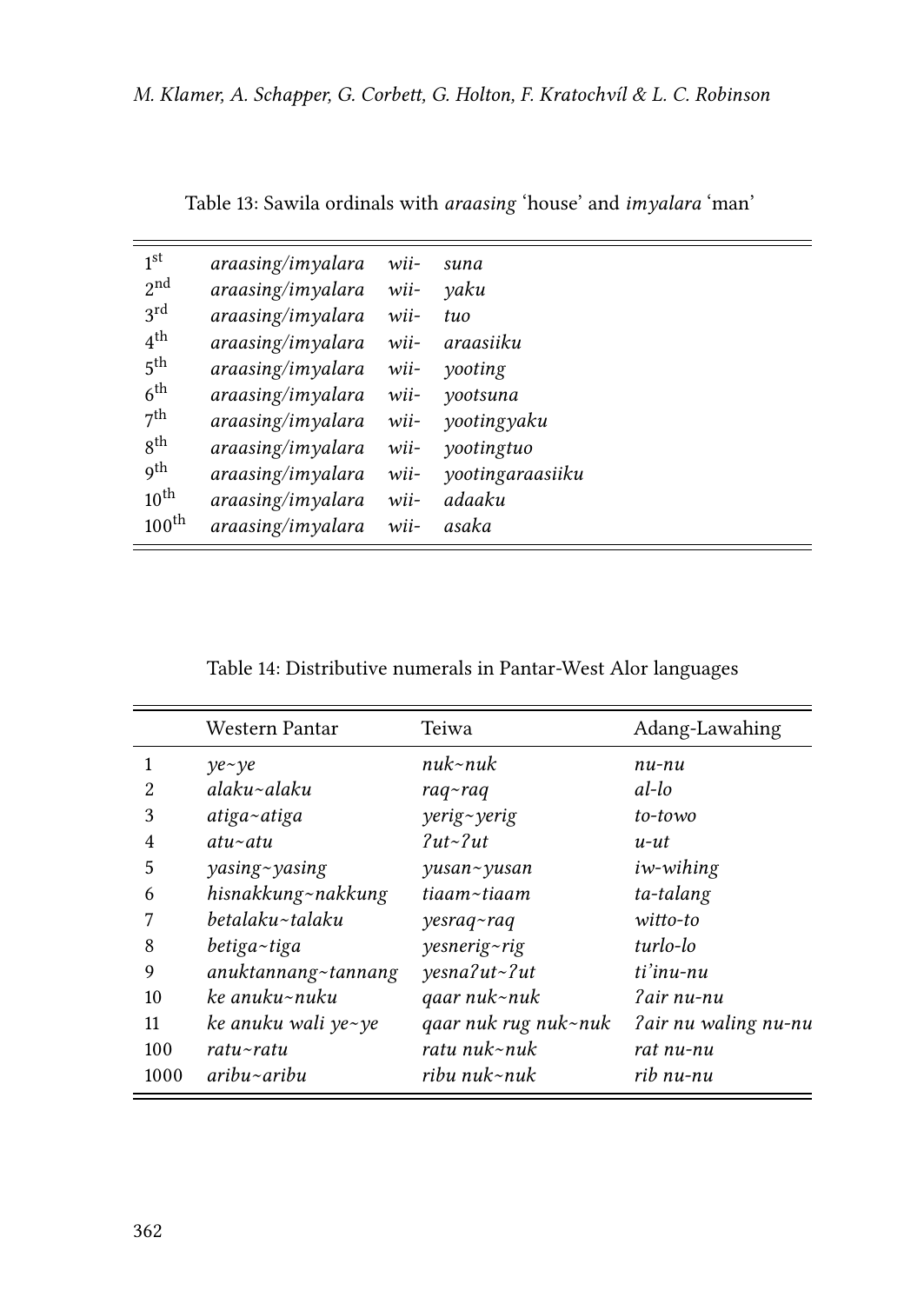Table 15: Distributive numerals in Central-East Alor languages

|                | Abui                         | Kamang                 |
|----------------|------------------------------|------------------------|
| 1              | nuk~nukda                    | no~nok, nokda~nokda    |
| 2              | $a\gamma$ ok~ $a\gamma$ okda | $o \sim ok$            |
| 3              | sui~suida                    | $su$ ~su               |
| $\overline{4}$ | buk~bukna                    | $b$ ye~biat            |
| 5              | $yek \sim yekna$             | $wesi \sim wesing$     |
| 6              | $talan \sim talanra$         | taa~taama              |
| 7              | yeting ayok~ayokda           | wesi~wesingok          |
| 8              | yeting sui~suida             | wesi~wesingsu          |
| 9              | yeting buk~bukna             | $wesi \sim wesingbiat$ |
| 10             | kar nuk~nukda                | ataak no~nok           |
| 11             | kar nuku wal nuk~nukda       | ataak nok waal no~nok  |
| 100            | aisaha nuk~nukda             | asaka no~nok           |
| 1000           | rifi nuk~nukda               | ribu no~nok            |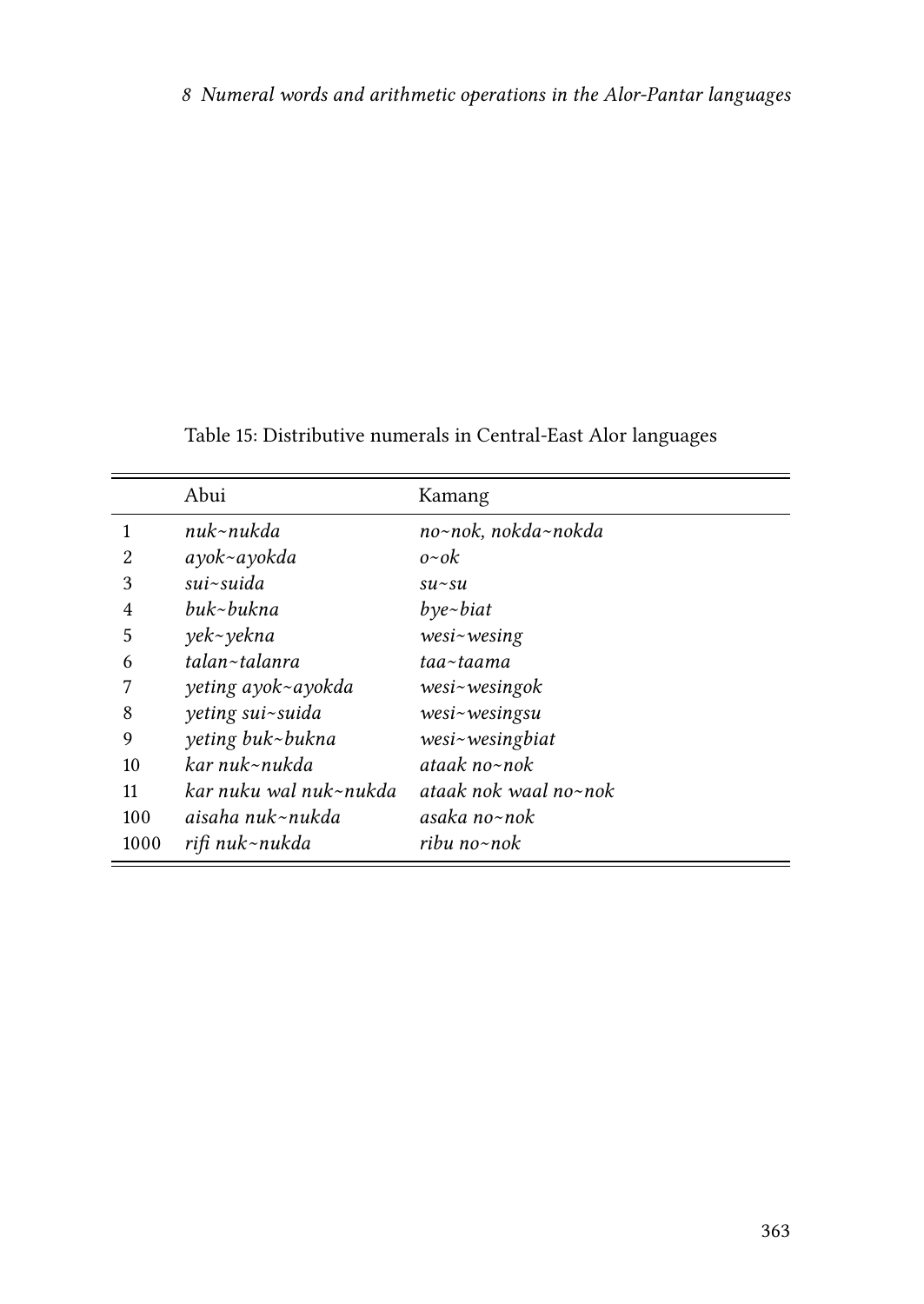#### **A.2 Numeral Questionnaire used in the field**

#### **A.2.1 Numerals**

It is preferred to elicit the data for this questionnaire using words and constructions in the language of investigation as much as possible. The Malay examples below are not given as prompts to be translated, but rather as additional background for you to help you steer a discussion in Malay. Expressions containing numerals and ordinals, and morphological derivations relating to numerals and ordinals in the AP languages are expected to be quite different from what they are in Malay.

#### **Tasks**

- 1. Ask a person to count in sequence from 1-20 and record this.
- 2. Elicit 1-100 on paper. Appendix 1: answer sheet.
- 3. Elicit higher cardinals 2000, 3000,…, 10.000. Appendix 2: answer sheet.
- 4. Elicit 100-1000 on paper. Suggestion: You could give (a) speaker(s) an empty notebook to work on this at their leisure at home. After they have written up all the numbers, please go over it, to check
	- if the writing is legible
	- if you know which letter is used for which sound
	- if this letter-sound correspondence in their orthography is consistent (or consistent enough to be used by us)
	- if there are any (possible) morphemes or morpheme boundaries that need additional elicitation or discussion –these notes can go with the manuscript.
- 5. Elicit expressions for basic calculations if any exist:
	- 3 + 3 = 6: *3 tambah 3 sama dengan enam*
	- 5 2 = 3: *lima kurang dua sama dengan tiga*
	- 4 x 5 = 20: *empat kali lima sama dengan dua puluh*
	- 10 : 2 = 5: *sepuluh bagi 2 sama dengan lima*
- 6. If expressions for basic calculations don't exist, or if they are borrowed or calqued from Malay, can consultants think of any other strategies how such basic calculations can be done? Situations to suggest could include: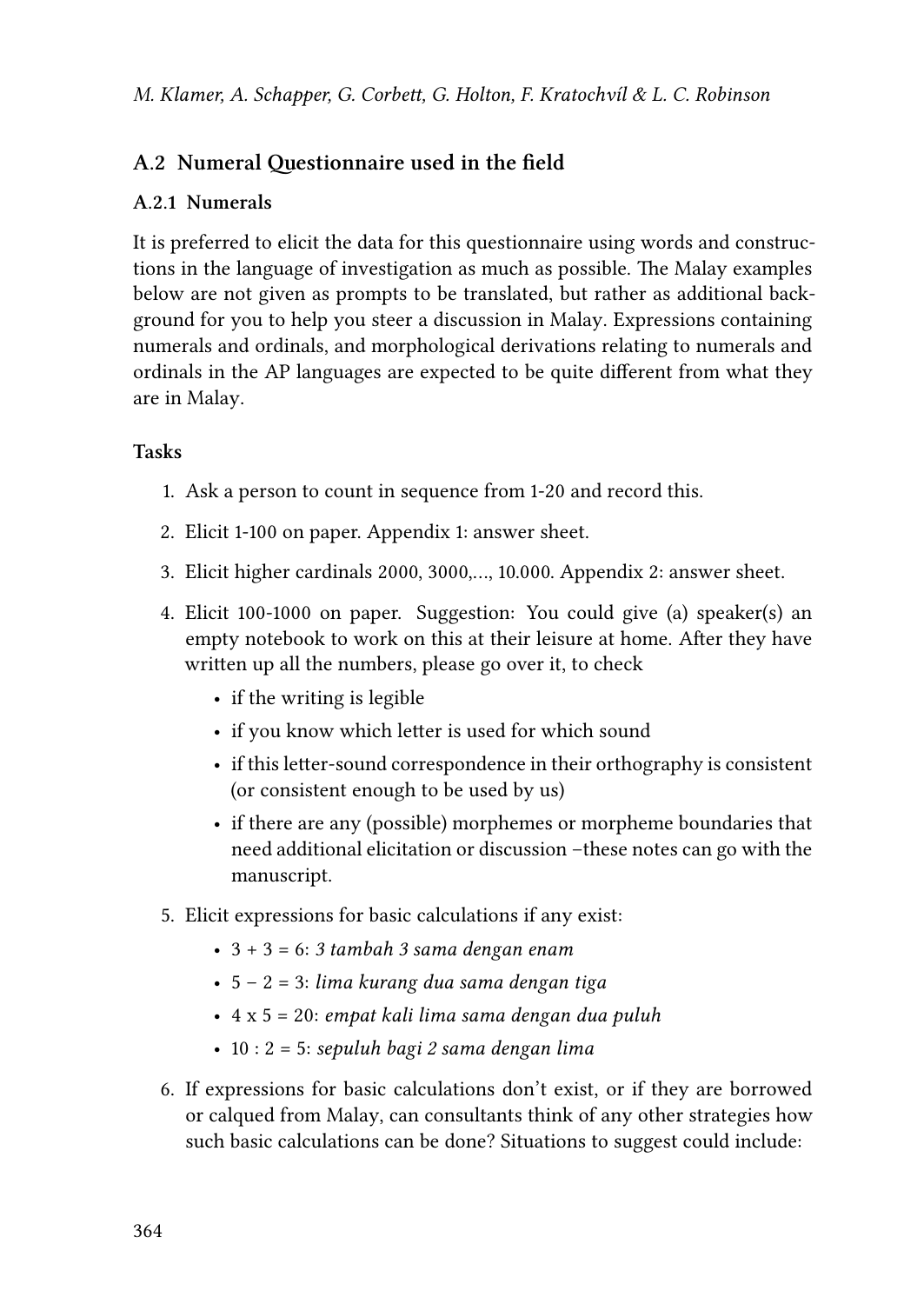- *8 Numeral words and arithmetic operations in the Alor-Pantar languages*
	- talking about the number of children alive in a family (e.g. 8 children born, 3 died as babies, 5 are still alive),
	- counting / adding / subtracting pupils in a class setting
	- cigarettes in a packet
	- members of the church who have newly arrived / have left / died
	- multiplying/dividing rupiahs earned by a group of people
	- measuring land to buy or sell e.g. to build a house on
	- etc.
- 7. Elicit the years 1978, 1999, 2010. If there is no consensus or consistency across speakers, please note down any differences you notice.
- 8. Elicit fractions, if they exist
	- half
	- one third
	- quarter
	- try smaller fractions?
	- a tenth

Please ask for examples in context, e.g. *Saya bisa makan setengah buah manggo saja* 'I can only eat half a mango',*Tolong berikan sepertiga/seperempat (bagian) saja* 'Please give me a third/quarter only'.

- 9. If expressions for fractions don't exist, can consultants think of other ways to talk about parts of fruits, subgroups of people, parts of piece of land?
- 10. Ordinals: Elicit 1st-10th. e.g., *Saya lihat barisan anak di muka rumah. Yang pertama bernama… yang kedua… yang ketiga…* etc.

Please try also for higher ones: contrast *Anggota gereja yang ketiga* 'the third member of the church' with *anggota yang kesepuluh, yang keratus, yang keseribu* … It is best to use a local language prompt here, as the higher ones are ungrammatical in Malay!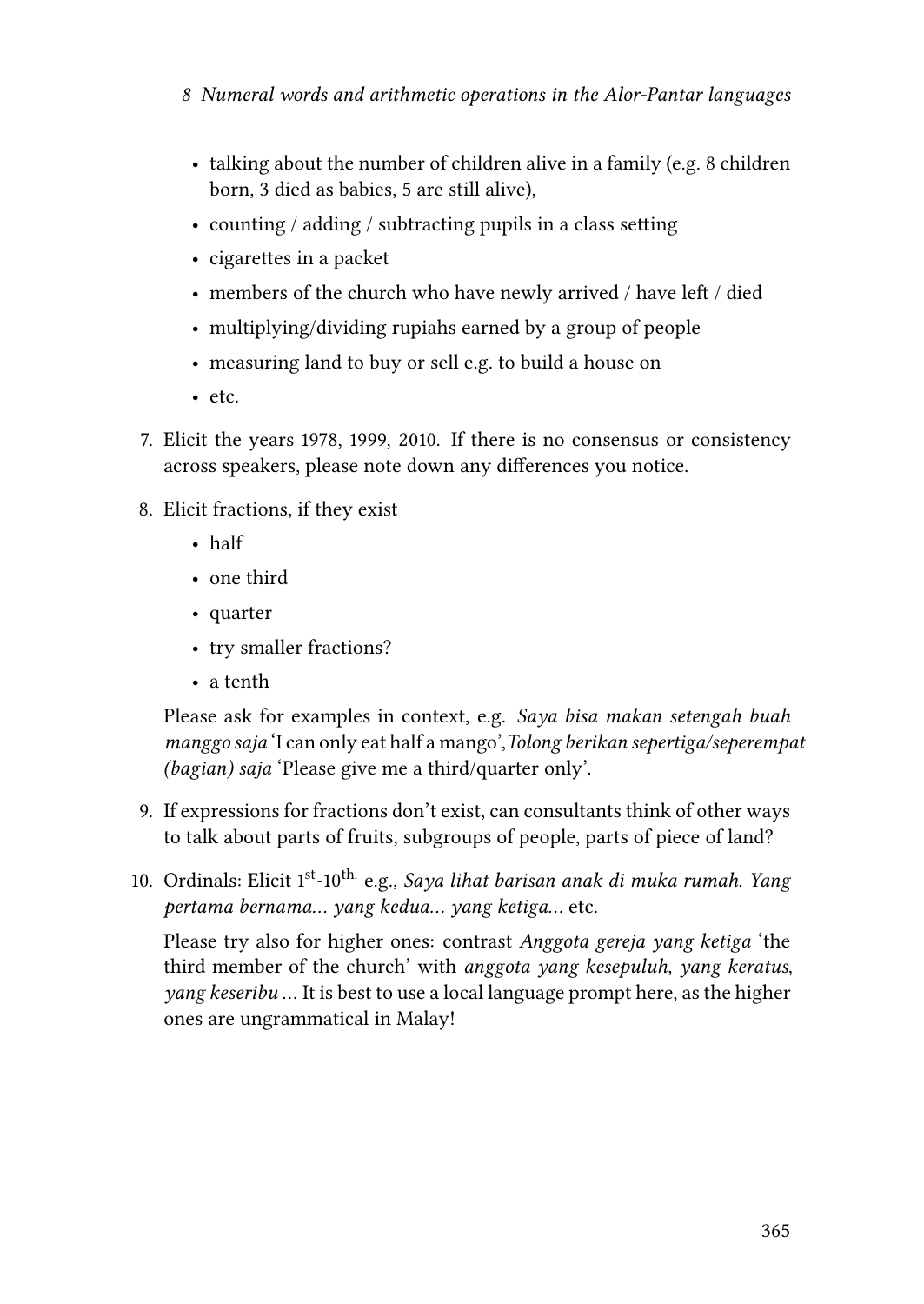#### **A.2.2 Points for further elicitation**

- 1. Is there a word for zero?
- 2. Is there an indigenous word for million/*jutah*?
- 3. Are there indigenous numbers higher than million?
- 4. Distinguish non-referential counting (1, 2, 3, … 10) and enumeration (*satu ekor ayam, dua orang, tiga buku, sepuluh rumah*): are different numerals used?
- 5. Check if there is a contrast in counting small animates versus large animates and animate vs. inanimate entities:
	- Small animates
		- **–** ant/*semut*
		- **–** fly/*lalat*
		- **–** bee/*lebah*
		- **–** house lizzard/*cecak*
	- Large animates
		- **–** child/*anak*
		- **–** dog/*anjing*
		- **–** pig/*babi*
	- Inanimates
		- **–** house/*rumah*
		- **–** rock/*batu karang*
		- **–** star/*bintang*
		- **–** coconut tree/*pohon kelapa*
- 6. Note down the distribution of cardinals as part of NP (in 'attributive' function), for example in a context like:

*Ada tiga orang di rumah. Dua orang pergi ke kota, satu orang tinggal di rumah.* 'There are three people at home. Two went to town, one stayed at home.'

• Is the position of numeral w.r.t. noun fixed or is there variability? E.g. *Orang tiga vs tiga orang* in the above example.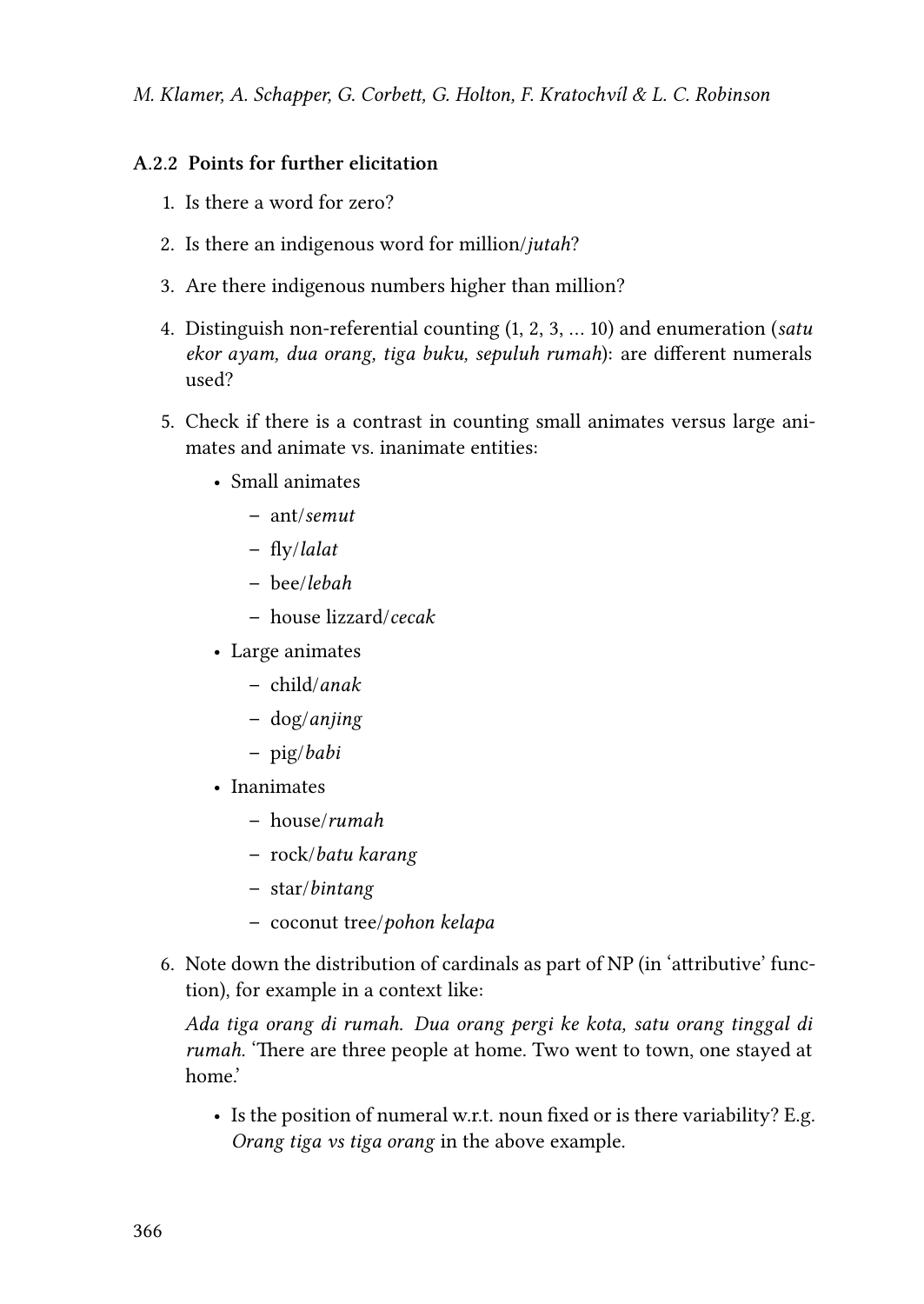- *8 Numeral words and arithmetic operations in the Alor-Pantar languages*
- If there is variability, check if it is related to higher vs. lower cardinals. E.g. Malay
	- **–** *Ada dua orang di rumah vs. ada orang dua di rumah*
	- **–** *Ada sebelas orang di rumah vs ada orang sebelas di rumah*
	- **–** *Ada lima puluh orang di rumah vs. ada orang lima puluh di rumah*
- What is the position of the numeral in the NP if it contains a demonstrative? E.g. *Those five girls…*
	- **–** *Dua orang itu ada di rumah, Orang dua itu ada di rumah, Sebelas orang itu ada di rumah, Orang sebelas itu ada di rumah,* etc.
- 7. Is there any agreement morphology between numeral and noun?
- 8. Note down the distribution of cardinals as predicate (in 'predicative' function), if they are used as such, e.g.:
	- *Waktu itu kami masih bertiga* 'At that time we were still three';
	- *Mereka datang berlima*, *berdua mereka pergi* 'They came with five and left with two'
- 9. If cardinals may be used in predicative function, can a higher numeral also be used as such? Note that this not generally possible in Malay, where the predicative *ber-* construction is not productively used with higher numerals: *\*Waktu itu kami berdua puluh*. Instead one would say *Waktu itu kami duapuluh orang* 'We were twenty at the time'.
	- Check e.g. 12, 15, 20, 35, 50, 76, 95.
- 10. In Malay, certain particular high cardinals do appear in the *ber-* construction: *Kami akan datang berseribu* 'we will come (as) a (group of) thousand'. So perhaps a language does not treat all higher cardinals in the same way.
	- Check e.g. 1000, 2000, 100, 500, 1 000 000, 2 000 000
- 11. Can cardinals be used as elliptical for a fuller NP (subject or object): *Mau berapa buah pisang? Saya mau dua (dua buah/dua pisang)*
- 12. Can cardinals be used as abstract entities, e.g. in contexts like:
	- *Nomor HP saya mulai dengan angka/nomor tiga* 'My mobile phone number starts with digit/number three'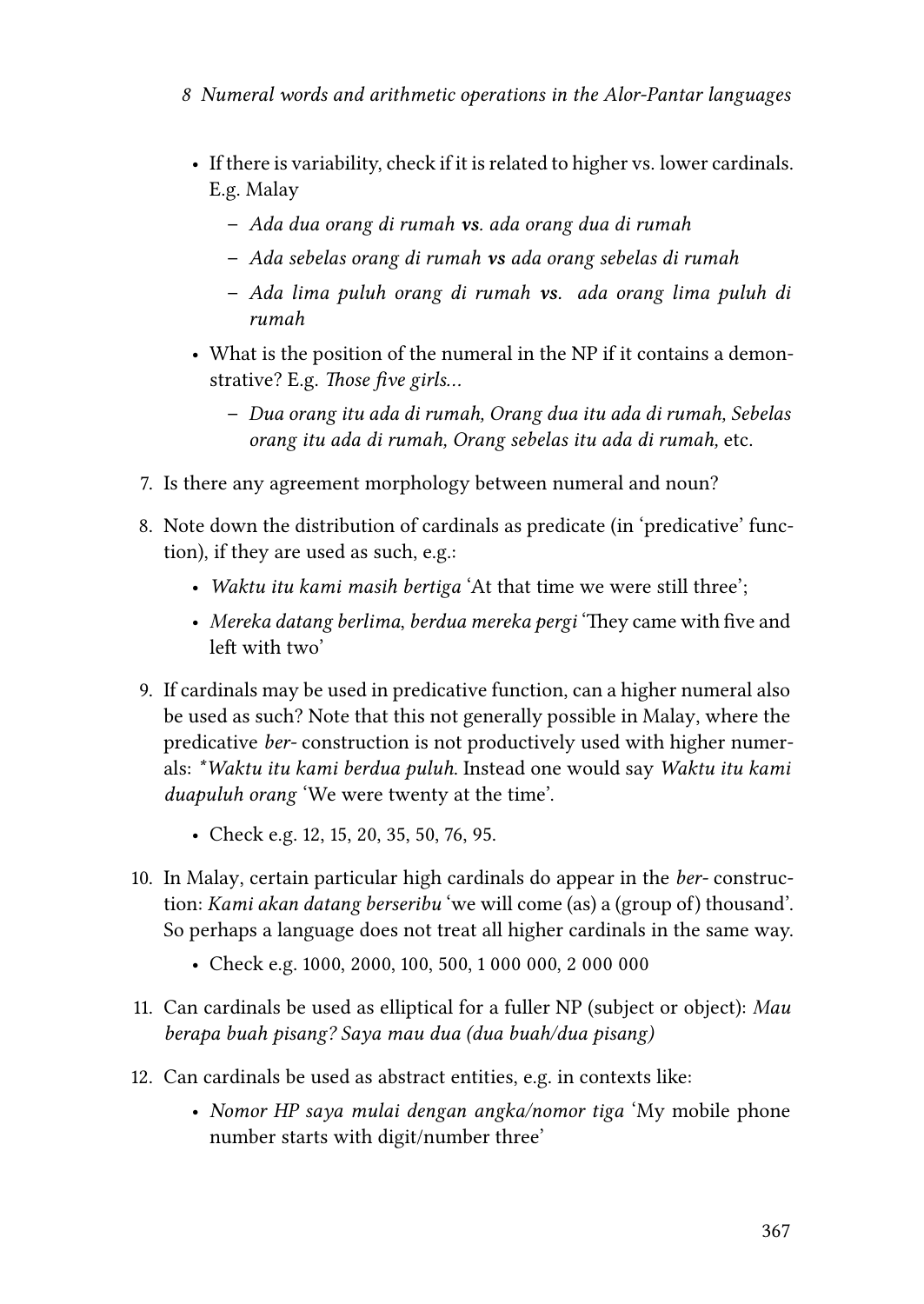• *Waktu mengajar anak menulis guru bilang:* "*Coba menulis angka/nomor dua dan angka dua belas sekarang"* 'When the teacher taught the children to write, he said: " Please write digit/number two and number/digit 12 now'.

Try the same with some higher numerals:

• Guru bilang kepada anak: *Angka dua puluh itu masih terlalu kecil* 'that number 20 is still too small'

Try the same for *angka lima belas, tiga puluh, seratus, seribu, dua ribu, (se)jutah*.

- 13. **Reduplication of cardinals:** Can numerals be reduplicated? If so, give some examples in sentential context.
	- Try 1, 2, 3, 4, 5, 10, 12, 17, 15, 20, 50, 100, 500, 1000.
- 14. What does the reduplication mean? E.g. Malay *beribu-ribu orang datang ke kota itu* 'People came in thousands to that town' (vs. *ribuan orang* 'thousands of people')
- 15. Does reduplicated 'one' have any special meaning? E.g. Bunaq *uen∼uen* means 'same, equal'; Kamang *no-nok* 'one by one'.
- 16. Where do numeral reduplications occur: before or after the noun? Before or after the verb? Please provide some example sentences.
- 17. Do reduplicated numerals occur as part of NPs in 'attributive' function (as in Malay *beribu-ribu orang*)? Or do they occur in 'predicative' function?
- 18. Check reduplication of NPs encoding subject/actor vs NPs encoding object/undergoer:
	- *Dua orang laki-laki membawa papan. Satu demi satu mereka membawa papan* = one carrier at the time vs.
	- *Dua orang laki-laki membawa papan. Mereka membawa papan satu demi satu* = one plank at the time
- 19. Note down the **distribution of Ordinals**:
	- as part of NP:
		- **–** *Orang pertama yang membeli tv adalah Markus* 'The first person to buy a radio was Markus'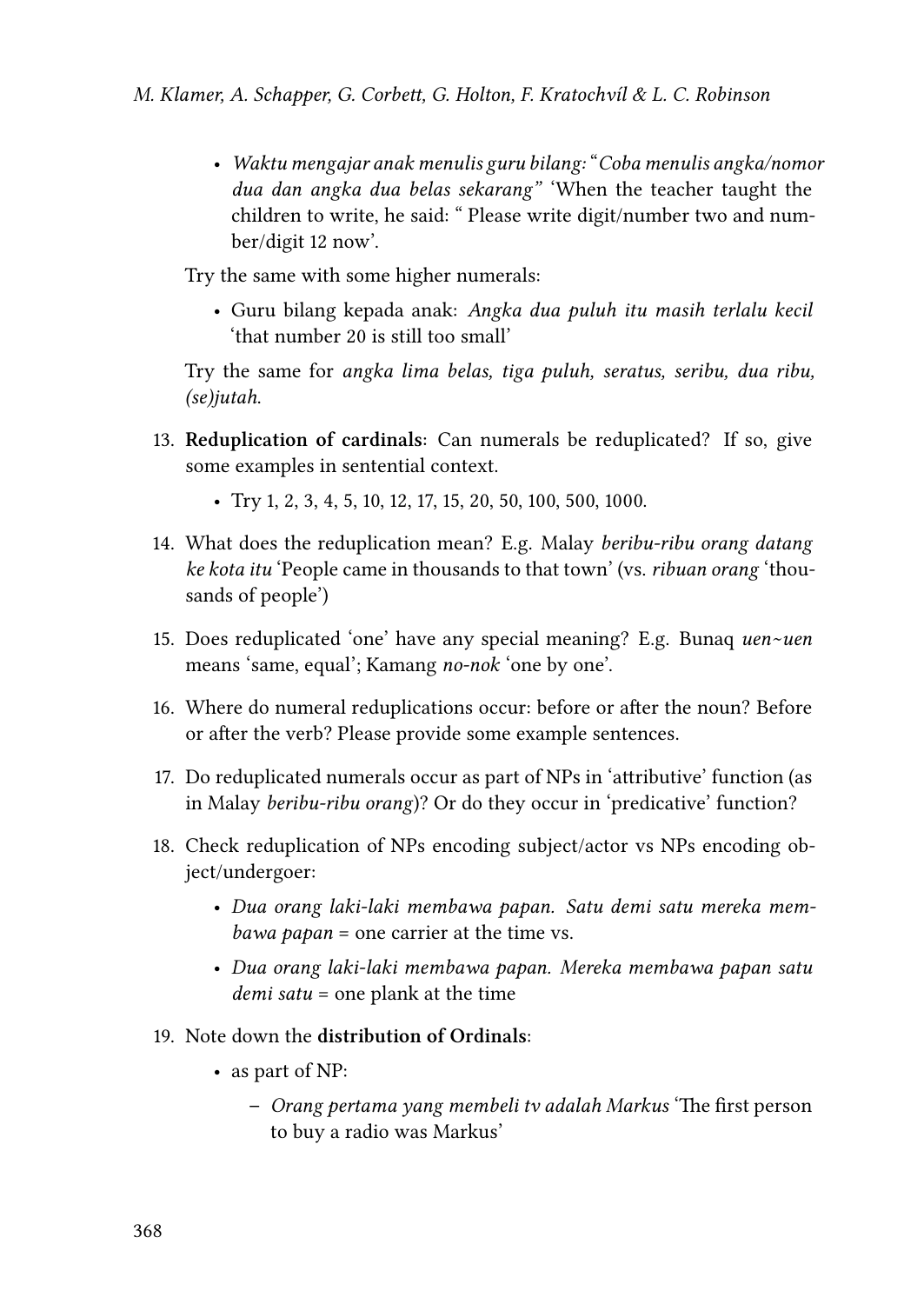- as sth. similar to a non-verbal predicate:
	- **–** *Lidia adalah orang pertama yang pergi ke Kupang* 'Lidia was the first person who went to Kupang'
- with an inanimate noun:
	- **–** *Mereka masuk jalan kedua*
	- **–** *Kepala desa membangunkan rumahnya kedua(*or *rumah keduanya) pada tahun yang lalu*
- modifying the predicate, in adverbial-like function:
	- **–** *Mereka pergi ke Kupang pada kali yang kedua*.
- 20. Are the ordinals etymologically clearly related to cardinals? e.g. Indonesian ordinal *pertama* is not derived from cardinal *satu.*
- 21. Are there any words that are used like ordinals but have no numeral or ordinal root?
- 22. **Plural marking**: Is plural marked with an affix?
- 23. Does the language have a plural word? E.g. *non* 'PLURAL' in Teiwa.

A plural word is a morpheme whose meaning and function is similar to that of plural affixes in other languages, but which is a separate word that functions as a modifier of the noun. Plural words are overrepresented in isolating or analytic languages, in languages with classifiers, and in headmarking languages (cf. M. Dryer, Plural words, *Linguistics* 27 (1989), 865- 895.)

*Questions 24-29 only apply when the language has a plural word:*

- 24. If the language has a plural word, do you observe any animacy or size effects in the use of the plural word? Check:
	- *orang perempuan*
	- *kakak perempuan*
	- *anak laki-laki*
	- *babi, anjing*
	- *tikus, burung*
	- *nyamuk, semut, lebah, lalat*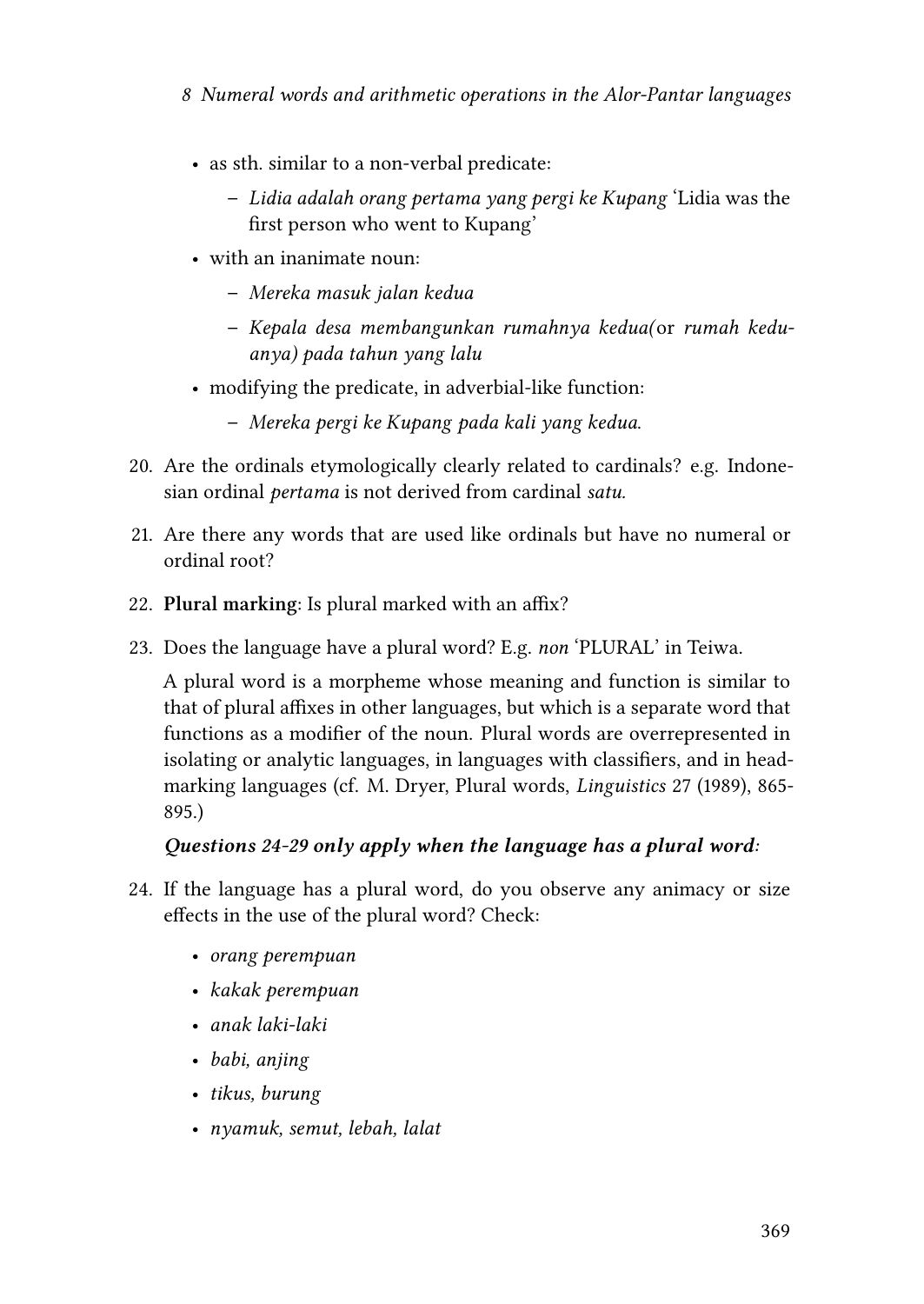- *batu kecil, jarum, kancing*
- *kendi, panci, mok*
- *batu karang, pohon kelapa*
- *bintang*
- *rumah*
- 25. Plural words as 'numerals': Can plural word and numeral co-occur? (If so, this could be evidence that they belong to different categories.)
- 26. Can plural word and non-numeral quantifiers (*beberapa, semua, sedikit, banyak*) co-occur?
- 27. Can plural word and possessor noun co-occur?
- 28. Can plural word and possessive prefix co-occur?
- 29. Plural words are reported to derive from e.g. third person plural pronoun, plural article, words meaning *all* or *many*, nouns meaning *group* or *set*, classifier,… etc. Do you have ideas about the possible diachronic origin of the plural word in the language of study?
- 30. **Quantifiers (non-numeral)** *semua, banyak, sedikit, beberapa* What does the quantifier inventory look like for
	- Countable objects
		- **–** *orang, babi, anjing, rumah, kursi, gelas*
	- Uncountable objects or masses
		- **–** *garam, gula, air, nasi, jagung (?), semut, lebah, lalat,*
		- **–** *gunung-gunung (?), awan-awan (?)*
	- Liquids
		- **–** *air, air susu, anggur, arak, teh*
	- Edibles
		- **–** *buah pinang, daun papaya, daging babi, ikan*
- 31. Do particular semantics play a role in the interpretation of the value of the quantifiers? (e.g. (un)expected/(un)wanted value, e.g. many people come to church, more than expected, or when only a little bit of gas is sold less than expected (*misalnya kalau banyak orang datang ke g<ereja, lebih dari harapan* (*atau hanya sedikit minyak dijual*, *kurang dari harapan).*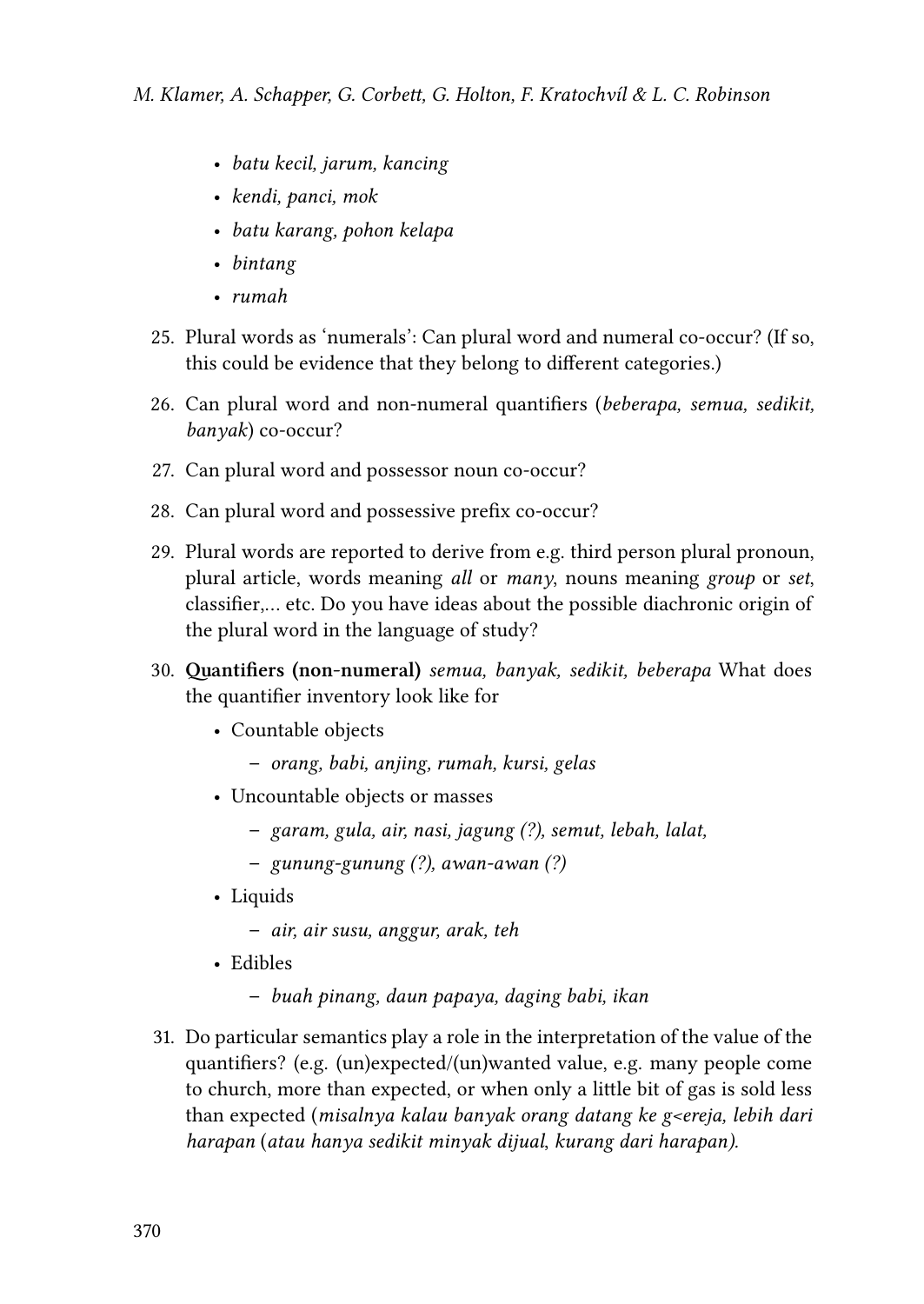- *8 Numeral words and arithmetic operations in the Alor-Pantar languages*
- 32. **Classifiers**: We will make a separate questionnaire & stimuli for this at a later stage. If you have made some observations about the classifiers, please include them here.

**A.2.3 Numerals 1-100**

| No. | Language: | <b>Notes</b> |
|-----|-----------|--------------|
| 1   |           |              |
| 2   |           |              |
|     |           |              |
| 99  |           |              |
| 100 |           |              |

#### **A.2.4 Higher cardinals**

| No     | Language: | <b>Notes</b> |
|--------|-----------|--------------|
| 1000   |           |              |
| 2000   |           |              |
|        |           |              |
| 9000   |           |              |
| 10 000 |           |              |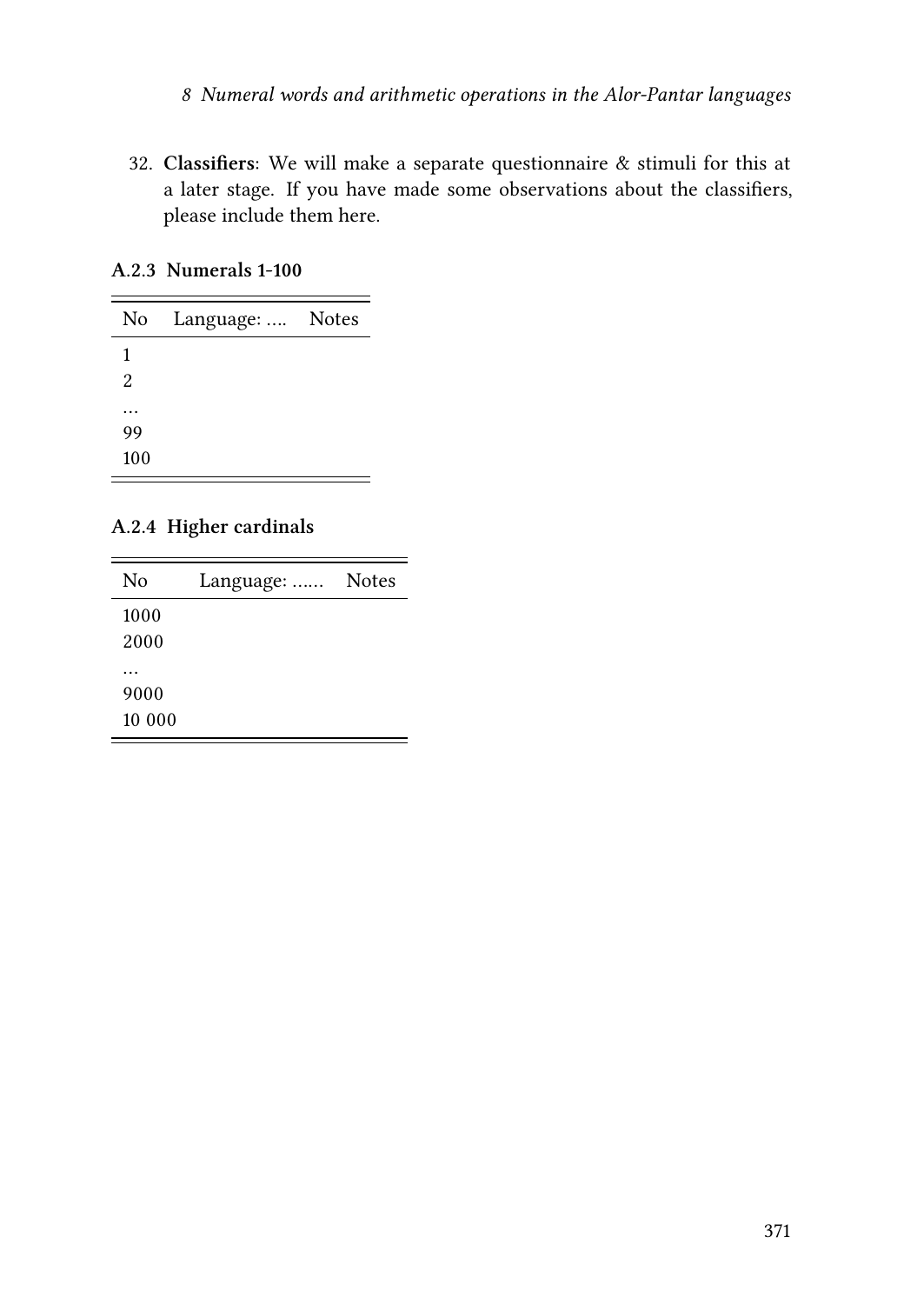## **Abbreviations**

|                       | clitic boundary |                | locative      |
|-----------------------|-----------------|----------------|---------------|
| $\tilde{\phantom{a}}$ | reduplication   | <b>LOC</b>     |               |
| 1                     | 1st person      | N              | noun          |
| 2                     | 2nd person      | N <sub>P</sub> | noun phrase   |
| 3                     | 3rd person      | <b>NUM</b>     | numeral       |
| <b>ALIEN</b>          | alienable       | <b>ORD</b>     | ordinal       |
| AP                    | Alor-Pantar     | PAT            | patient       |
|                       |                 | PL             | plural        |
| APPL                  | applicative     | <b>POSS</b>    | possessive    |
| CAUS                  | causative       | PRED           | predicate     |
| CLF                   | classifier      | <b>RDP</b>     | reduplication |
| COMPL                 | completive      | SG             | singular      |
| CONJ                  | conjunction     | <b>SIM</b>     | simultaneous  |
| CONT                  | continuous      |                | specific      |
| <b>DEF</b>            | definite        | <b>SPEC</b>    |               |
| <b>DUR</b>            | durative        | <b>TOP</b>     | topic         |
| IND                   | Indonesian      | V              | verb          |

## **References**

<span id="page-35-0"></span>Comrie, Bernard. 2005. Endangered numeral systems. In Jan Wohlgemuth & Tyko Dirksmeyer (eds.), *Bedrohte Vielfalt: Aspekte des Sprach(en)tods [Endangered diversity: aspects of language death]*, 203–230. Berlin: Weißensee Verlag.

Dryer, Matthew S. 1989. Plural words. *Linguistics* 27. 865–895.

- Gil, David. 2013. Distributive numerals. In Matthew Dryer & Martin Haspelmath (eds.), *The world atlas of language structures online*, chap. 54. Munich: Max Planck Digital Library. [http://wals.info/chapter/54.](http://wals.info/chapter/54)
- <span id="page-35-2"></span>Holton, Gary & Laura C. Robinson. this volume. The internal history of the Alor-Pantar language family. In Marian Klamer (ed.), *The Alor-Pantar languages*, 55– 97. Berlin: Language Science Press.
- <span id="page-35-4"></span>Kratochvíl, František. 2007. *A grammar of Abui: a Papuan language of Alor*. Utrecht: LOT.
- <span id="page-35-1"></span>Schapper, Antoinette & Marian Klamer. this volume. Numeral systems in the Alor-Pantar languages. In Marian Klamer (ed.), *The Alor-Pantar languages*, 285– 336. Berlin: Language Science Press.
- <span id="page-35-3"></span>Stolz, Thomas & Ljuba Veselinova. 2013. Ordinal numerals. In Matthew Dryer & Martin Haspelmath (eds.), *The world atlas of language structures online*, chap. 53. Munich: Max Planck Digital Library. [http://wals.info/chapter/53.](http://wals.info/chapter/53)